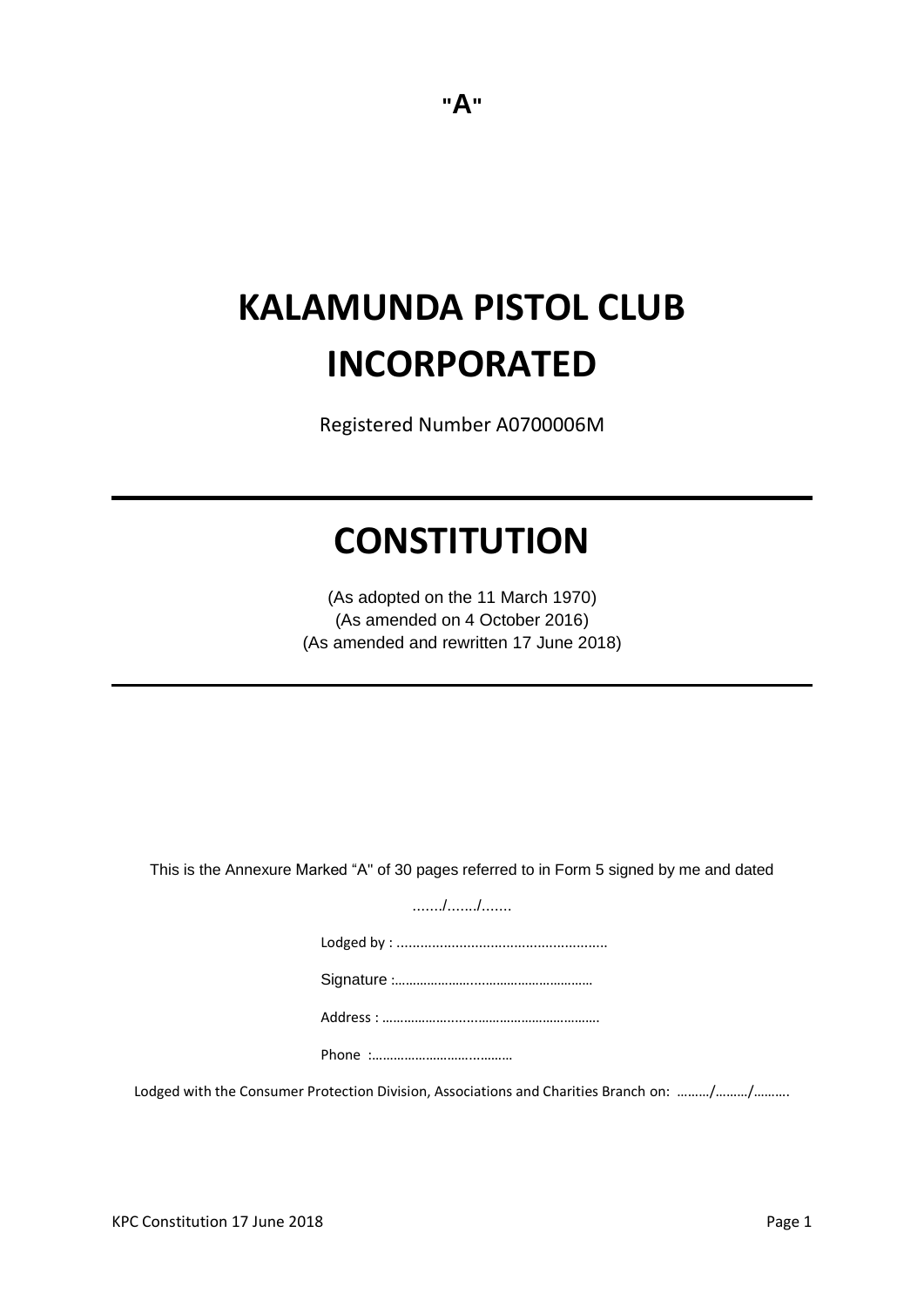## **Contents**

| 1.         |  |
|------------|--|
| 2.         |  |
| 3.         |  |
| 4.         |  |
|            |  |
|            |  |
| 5.         |  |
|            |  |
| 6.         |  |
| 7.         |  |
| 8.         |  |
| 9.         |  |
| 10.        |  |
| 11.        |  |
| 12.        |  |
| 13.        |  |
| 14.        |  |
|            |  |
|            |  |
|            |  |
|            |  |
|            |  |
|            |  |
|            |  |
|            |  |
|            |  |
|            |  |
|            |  |
|            |  |
|            |  |
|            |  |
|            |  |
|            |  |
|            |  |
| 28.        |  |
|            |  |
|            |  |
| 30.        |  |
| 31.<br>32. |  |
|            |  |
|            |  |
| 35.        |  |
| 36.        |  |
|            |  |
|            |  |
| 39.        |  |
| 40.        |  |
| 41.        |  |
| 42.        |  |
| 43.        |  |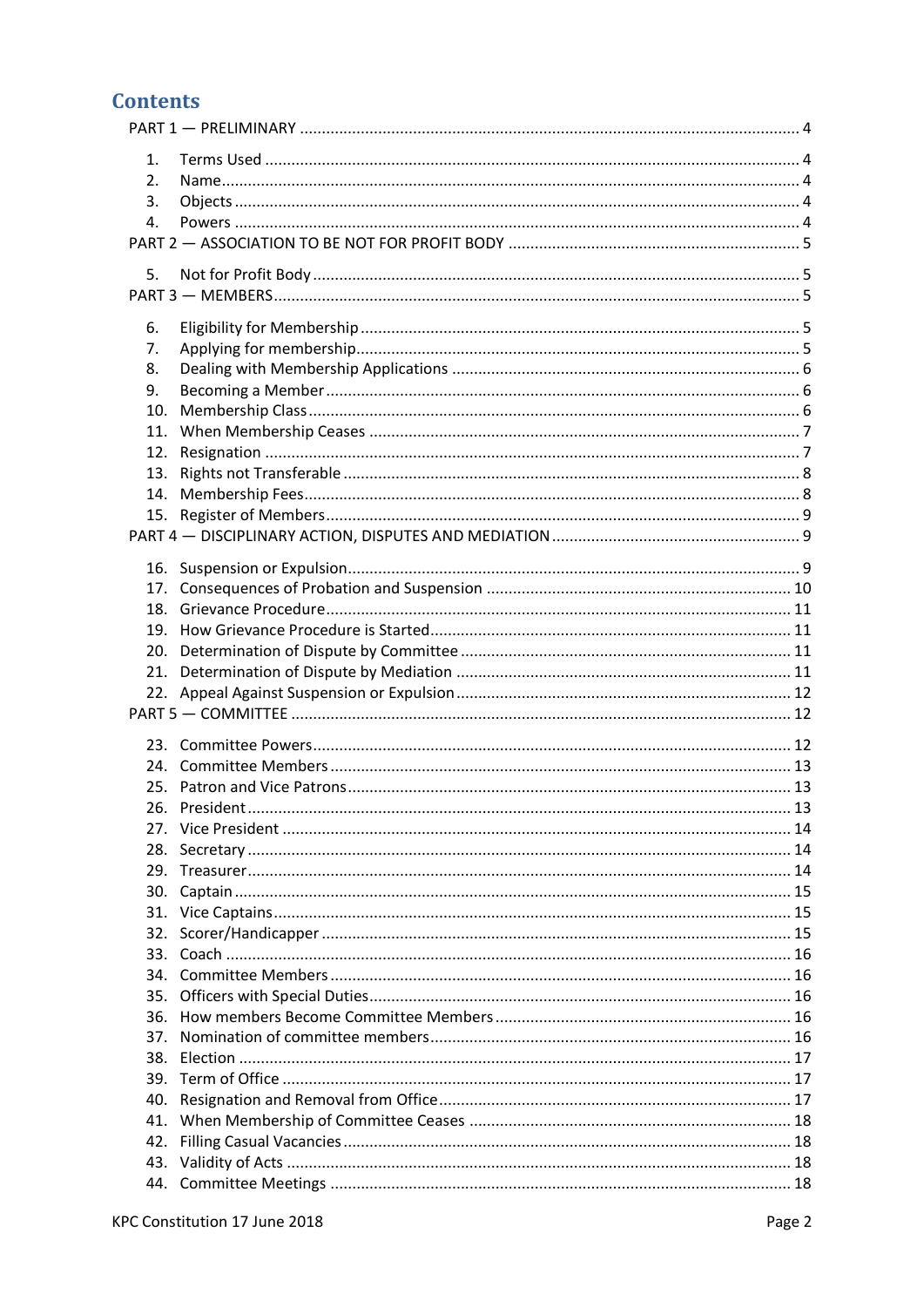| 46. |  |
|-----|--|
| 47. |  |
|     |  |
| 49. |  |
|     |  |
|     |  |
|     |  |
|     |  |
|     |  |
| 53. |  |
|     |  |
|     |  |
| 56. |  |
|     |  |
|     |  |
|     |  |
|     |  |
|     |  |
|     |  |
|     |  |
|     |  |
|     |  |
|     |  |
|     |  |
| 65. |  |
| 66. |  |
| 67. |  |
|     |  |
|     |  |
|     |  |
|     |  |
|     |  |
|     |  |
| 74. |  |
| 75. |  |
| 76. |  |
| 77. |  |
| 78. |  |
| 79. |  |
|     |  |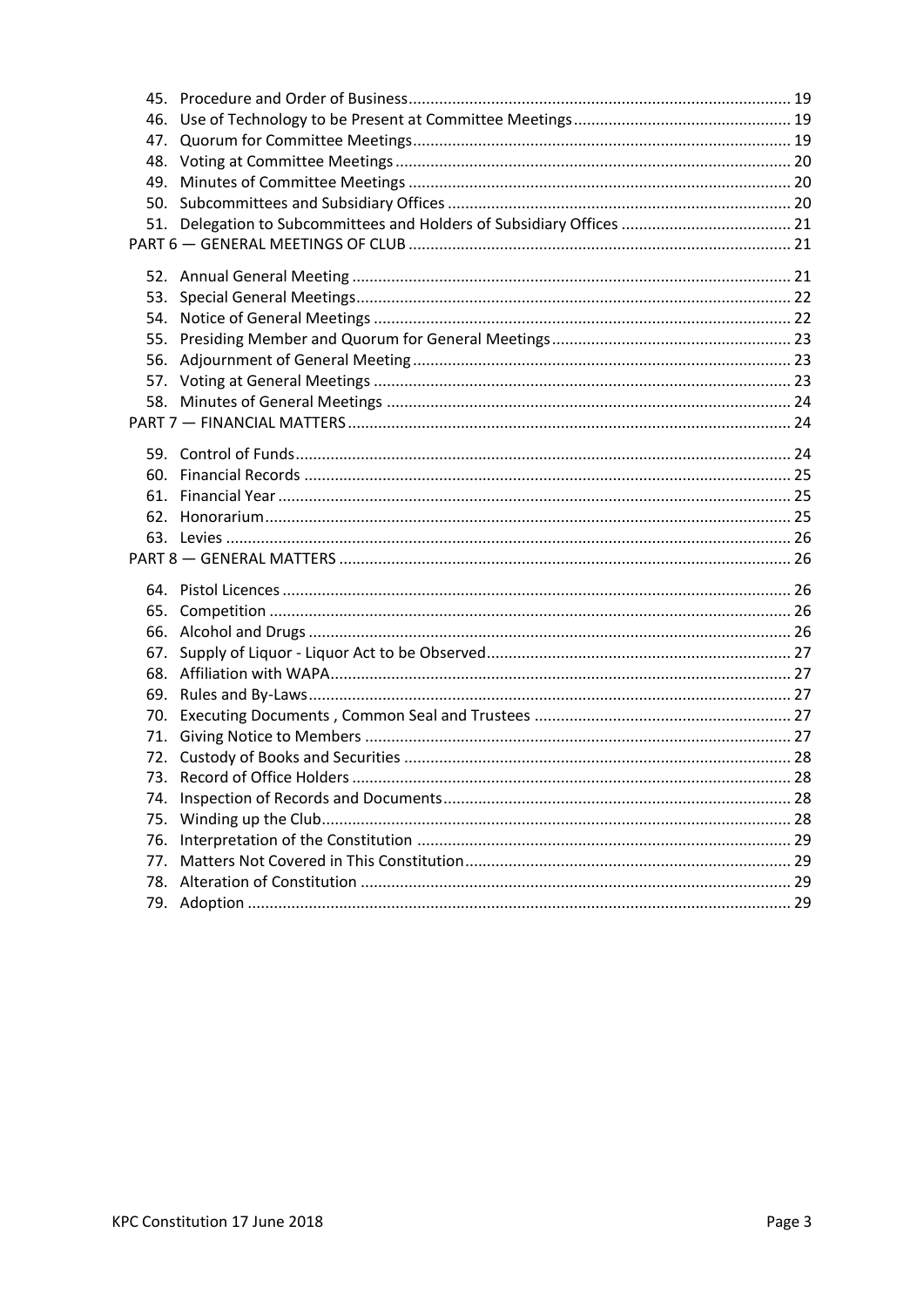## <span id="page-3-0"></span>**PART 1 — PRELIMINARY**

## <span id="page-3-1"></span>**1. Terms Used**

In these Constitution, unless the contrary intention appears —

*Act* means the *Associations Incorporation Act*;

*Commissioner* means the person for the time being designated as the Commissioner under the Act;

*committee* means the management committee of the Club;

#### *financial records* includes —

- (a) invoices, receipts, orders for the payment of money, bills of exchange, cheques, promissory notes and vouchers; and
- (b) documents of prime entry; and
- (c) working papers and other documents needed to explain
	- (i) the methods by which financial statements are prepared; and
	- (ii) adjustments to be made in preparing financial statements;

*general meeting*, of the Club, means a meeting of the Club that all members are entitled to receive notice of and to attend;

*member* means a member of the Club who is either a full member, junior member, life member, associate member or social member of the Club as defined in rule 10;

*ordinary committee member* means a committee member who is not an office holder of the Club under rule 24(1).

*register of members* means the register of members referred to in the Act;

*special general meeting* means a general meeting of the Club other than the annual general meeting;

*special resolution* means a resolution passed by the members at a general meeting, as defined in the Act;

**subcommittee** means a subcommittee appointed by the committee under rule [50](#page-19-2)[\(1\)\(a\);](#page-19-3)

*WAPA* means the West Australian Pistol Association (Inc.)

#### <span id="page-3-2"></span>**2. Name**

<span id="page-3-3"></span>The name of the Club is Kalamunda Pistol Club Incorporated (hereinafter referred to as "the Club").

#### **3. Objects**

The objects of the Club are:

- (1) To promote and control organised pistol and revolver shooting amongst its members
- (2) To promote competitive target shooting among its members for enjoyment and to State, National, International and Olympic standards
- (3) To affiliate with the "West Australian Pistol Association Incorporated" (hereinafter referred to as the "WAPA").

#### <span id="page-3-4"></span>**4. Powers**

KPC Constitution 17 June 2018 **Page 4 Page 4** The Club shall have the following powers: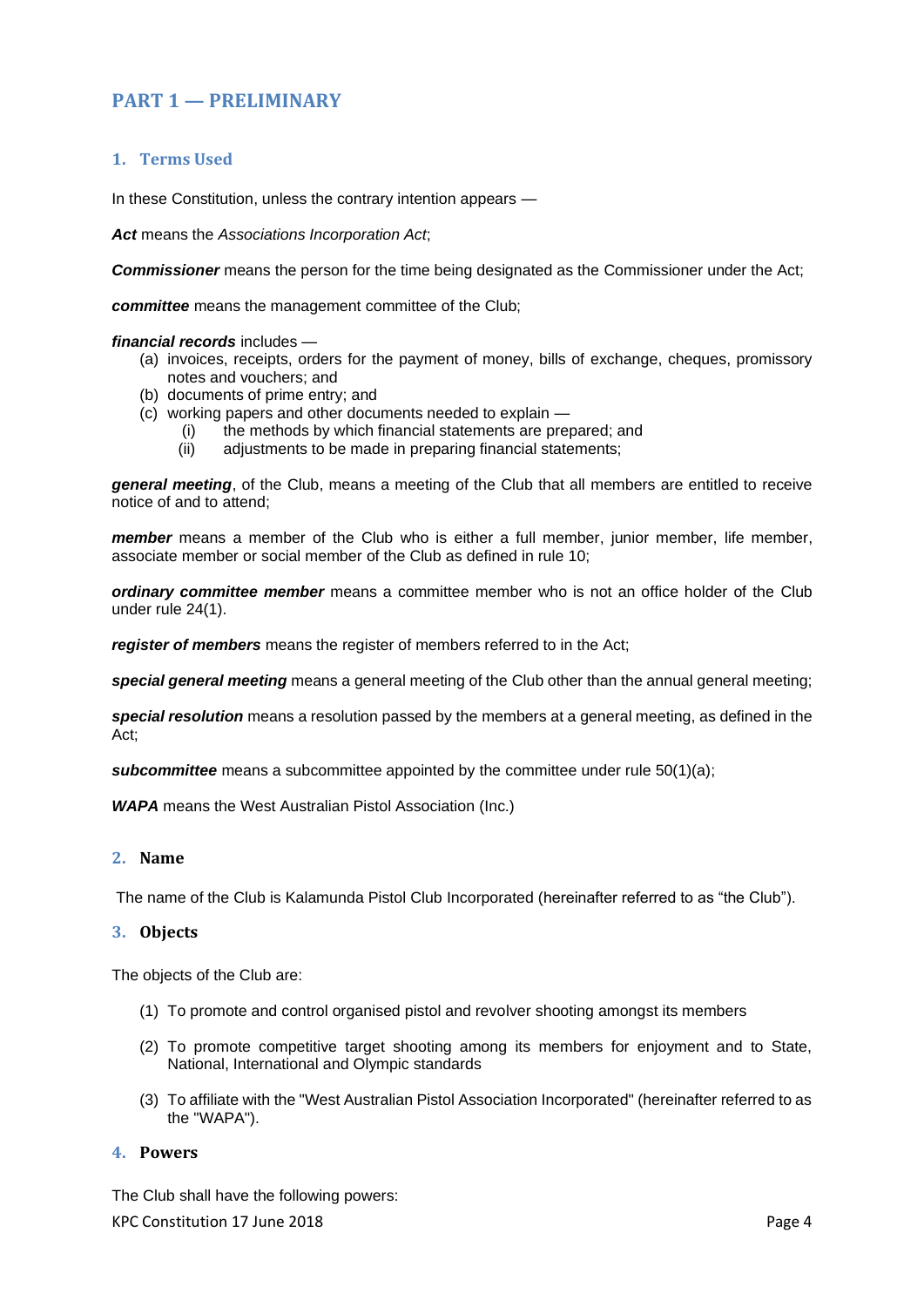- (1) To purchase, take on lease or exchange, hire or otherwise acquire any real or personal property or any rights or privileges which the Club may feel necessary or convenient.
- (2) To sell, exchange, lease, mortgage, hire, dispose of or otherwise deal with all or any part of the real and personal property of the Club.
- (3) To affiliate with bodies whose objects are similar or conducive to the objects of the Club.
- (4) To open and operate bank accounts
- (5) To invest its money in any security in which trust monies may lawfully be invested or in any other manner authorised by the rules of the Club.
- (6) To enter into any other contract it feels necessary or desirable.

## <span id="page-4-0"></span>**PART 2 — ASSOCIATION TO BE NOT FOR PROFIT BODY**

#### <span id="page-4-1"></span>**5. Not for Profit Body**

- (1) The property and income of the Club must be applied solely towards the promotion of the objects or purposes of the Club and no part of that property or income may be paid or otherwise distributed, directly or indirectly, to any member, except in good faith in the promotion of those objects or purposes.
- (2) All records and documents in any form of electronic and or other forms of storage, perpetual trophies and any other property held by officer bearers of the Club or Club members shall remain the property of the Club and must be returned upon any request from the Club.
- (3) A payment may be made to a member out of the funds of the Club only if it is authorised under subrule (4).
- (4) A payment to a member out of the funds of the Club is authorised if it is
	- (a) the payment in good faith to the member as reasonable remuneration for any services provided to the Club, or
	- (b) for goods supplied to the Club, in the ordinary course of business; or
	- (c) the payment of interest, on money borrowed by the Club from the member, at a rate not greater than the cash rate published from time to time by the Reserve Bank of Australia; or
	- (d) the payment of reasonable rent to the member for premises leased by the member to the Club; or
	- (e) the reimbursement of reasonable expenses properly incurred by the member on behalf of the Club.

## <span id="page-4-2"></span>**PART 3 — MEMBERS**

#### <span id="page-4-3"></span>**6. Eligibility for Membership**

(1) Any person who supports the objects or purposes of the Club is eligible to apply to become a member.

#### <span id="page-4-4"></span>**7. Applying for membership**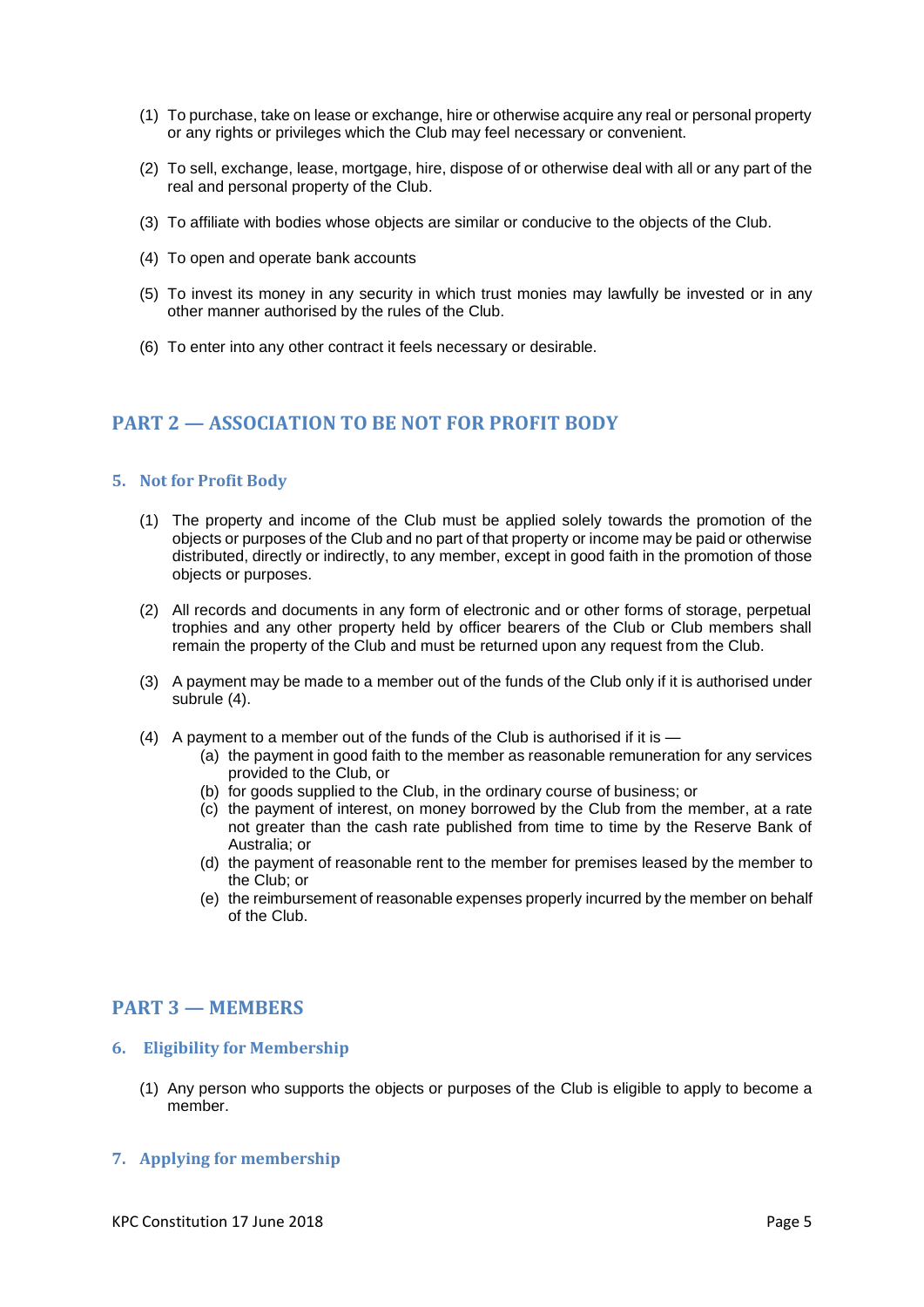- (1) A person who wants to become a member must apply in writing to the Club on the prescribed form and provide supplementary information as required by the Committee.
- (2) The application must include a member's nomination for membership.
- (3) The application must be proposed and seconded by two separate financial full members of the Club.
- (4) The application must be signed by the applicant and proposer and seconder of the applicant.
- (5) The applicant must specify in the application the class of membership to which the application relates.

## <span id="page-5-0"></span>**8. Dealing with Membership Applications**

- (1) The Committee must consider each application for membership of the Club and decide whether to accept or reject the application.
- (2) The number of members in the Club shall be at the discretion of the committee.
- (3) Subject to subrule (4), the committee must consider applications in the order in which they are received by the Club.
- (4) The committee may delay its consideration of an application if the committee considers that any matter relating to the application needs to be clarified by the applicant or that the applicant needs to provide further information in support of the application.
- (5) The committee must not accept an application unless the applicant
	- (a) is of good character;
	- (b) has paid the requisite nomination fee;
	- (c) agrees to become familiar with and abide by the Club Constitution and By-laws;
	- (d) is eligible under rule [6](#page-4-3); and
	- (e) has applied in accordance with rule [7](#page-4-4).
- (6) An application for membership must be determined by a simple majority of the Committee.
- (7) The Committee may reject an application even if the applicant complies with the criteria in subrule (5).
- (1) The Secretary must notify the applicant of the committee's decision to accept or reject the application as soon as practicable after making the decision. In the case of rejection the Club must refund in full the nomination fee and also advise the proposer and seconder of the Applicant.
- (8) If the committee rejects the application, the committee is not required to give the applicant its reasons for doing so.

#### <span id="page-5-1"></span>**9. Becoming a Member**

An applicant for membership of the Club becomes a member when —

- (a) the committee accepts the application; and
- (b) the applicant pays any membership fees payable to the Club under rule 13.

#### <span id="page-5-2"></span>**10. Membership Class**

(1) The Club members are classified as being either Full Members, Junior Members, Associate Members or Social Members.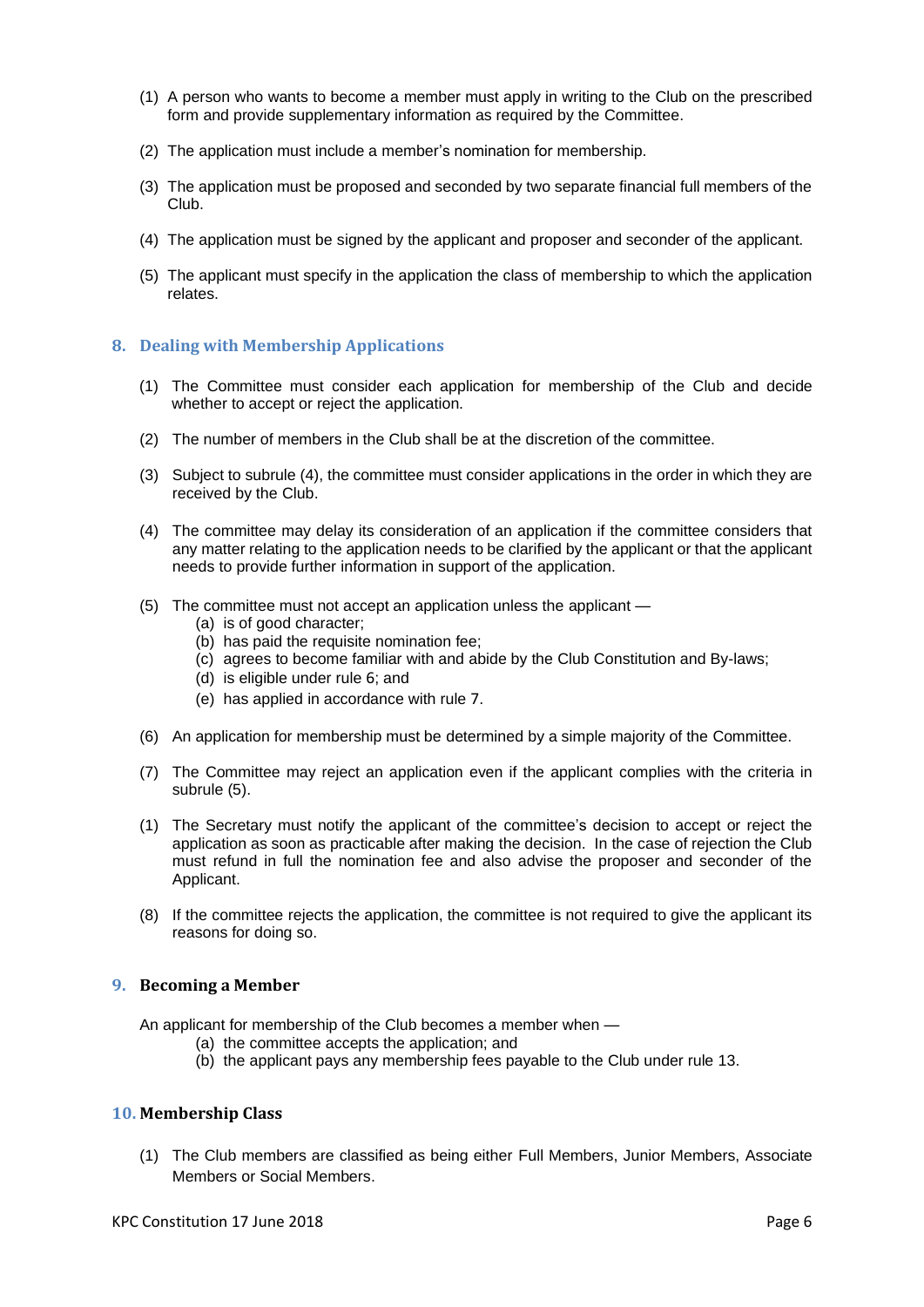- (2) The number of members of any class is not limited unless otherwise approved at an Annual General Meeting or Special General Meeting called for that purpose.
- (3) Full Members and Life Members have full voting rights and any other rights conferred on members by these rules or approved at a general meeting or determined by the Committee.
- (4) Junior Members shall be admitted to membership of the Club, with voting rights, in accordance with the WAPA Regulations and as stated in this Constitution.
- (5) An Associate Member may be admitted to the Club in accordance with this constitution; and
	- (a) shall be a person currently being a full and financial member of another Club affiliated with the WAPA;
	- (b) shall have no voting rights;
	- (c) shall not have firearm support from the Club;
	- (d) may compete at all Club shooting events but will not be eligible for trophies at Club Championships nor be eligible for Club shooting records;
	- (e) shall after twelve calendar months as an Associate Member of this Club be deemed a Full Member and be liable for nomination and full membership fees.
- (6) A Social Member has no voting or shooting rights and shall not have firearm support from the Club.
- (7) The Committee may recommend any person to be elected to a Life Member of the Club for meritorious work for the Club;
	- (a) A Life Member may only be elected at an Annual General Meeting or Special General Meeting called for that purpose and by a 70% majority of those members present and eligible to vote.
	- (b) An elected Life Member shall remain as such during their lifetime
	- (c) A Life Member shall not be liable for any payment of annual Club subscriptions nor WAPA capitation fees, but an active and shooting Life Member is liable for any levies as may be determined by the Committee for special purposes.
	- (d) The Committee may recommend the withdrawal of Life Membership if that person is found guilty of conduct which would render the person liable to suspension or expulsion as an ordinary member. The withdrawal of Life Membership may only be passed at an Annual General Meeting or Special general Meeting called for that purpose.

#### <span id="page-6-0"></span>**11. When Membership Ceases**

- (1) A person ceases to be a member when any of the following takes place
	- (a) for a member who is an individual, the individual dies;
	- (b) the person resigns from the Club under rul[e 12;](#page-6-1)
	- (c) the person is expelled from the Club under rule [16;](#page-8-2) or
	- (d) the person ceases to be a member under rule 14(1)(b).
- (2) The secretary must keep a record, for at least one year after a person ceases to be a member,  $of$ 
	- (a) the date on which the person ceased to be a member; and
	- (b) the reason why the person ceased to be a member.

#### <span id="page-6-1"></span>**12. Resignation**

(1) A member may resign from membership of the Club by giving written notice of the resignation to the secretary.

KPC Constitution 17 June 2018 **Page 7** (2) The resignation takes effect —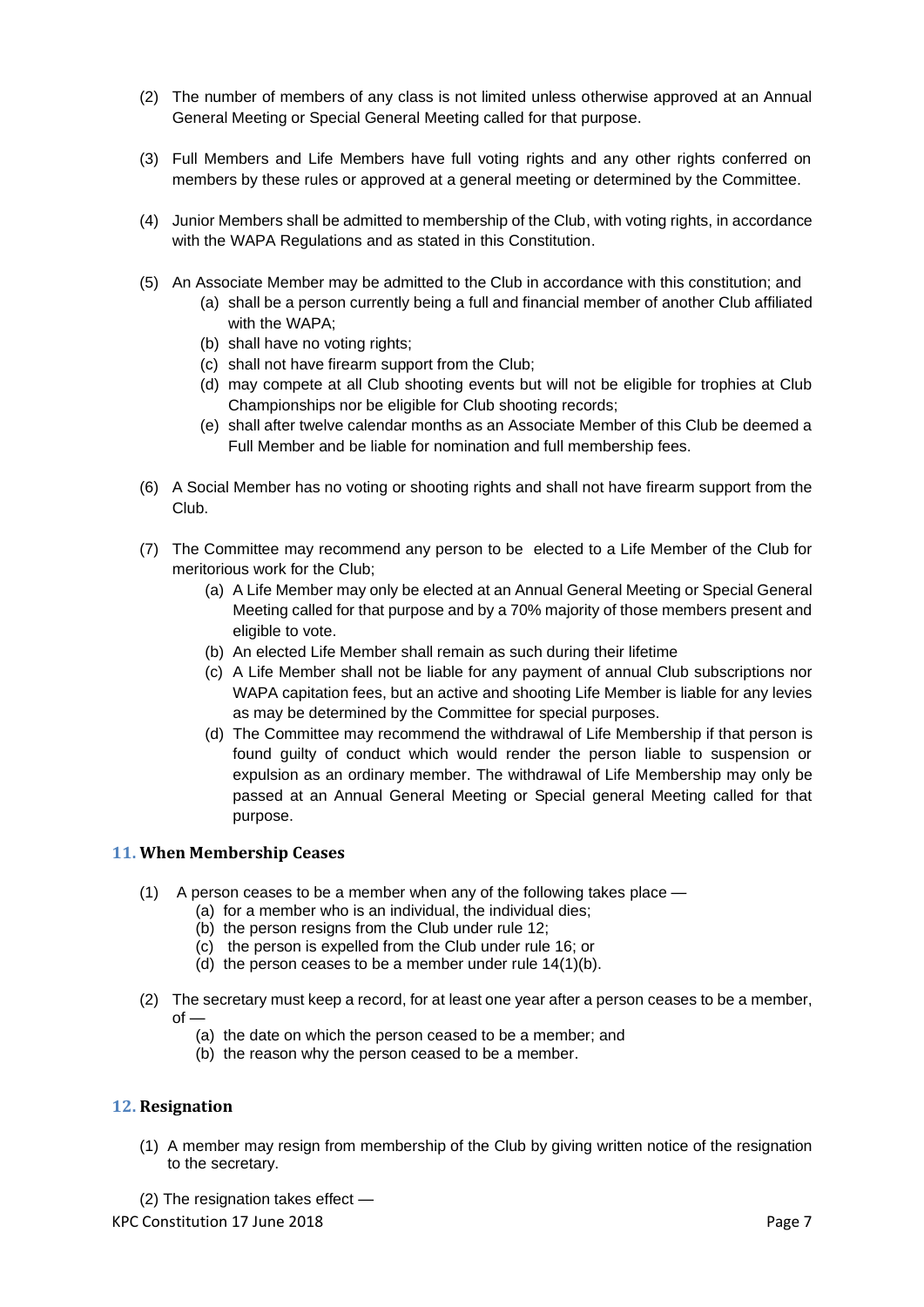(a) when the secretary receives the notice; or

- (b) if a later time is stated in the notice, at that later time.
- (3) A person who has resigned from membership of the Club remains liable for any fees or levies that are owed to the Club (the owed amount) at the time of resignation.
- (4) The owed amount may be recovered by the Club in a court of competent jurisdiction as a debt due to the Club.
- (5) The Secretary shall notify the Secretary of WAPA in writing of the resignation of any member of the Club upon receipt of such notice.

## <span id="page-7-0"></span>**13. Rights not Transferable**

The rights of a member are not transferable and end when membership ceases.

#### <span id="page-7-1"></span>**14. Membership Fees**

- (1) The annual subscriptions for the various classes of membership shall be determined at the Annual General Meeting and made due and payable by the 1st of August each year,
	- (a) Any member whose subscription is unpaid by the 30th September shall be deemed to be in arrears unless special arrangements are otherwise approved by the Committee.
	- (b) Any member whose subscription is unpaid by the 30th day of October shall cease to be a member and it shall be so recorded.
	- (c) The committee may reinstate defaulting members on payment of all arrears and current fees providing payment is finalised by 30th October in the current financial year.
	- (d) If more than the prescribed three months from the 1st of August have elapsed, the defaulting person requesting reinstatement shall re-apply for membership in accordance with the requirement of this constitution.
- (2) No member whose subscription is in arrears can compete in any competition of the Club or vote at any meeting.
- (3) No new member shall be affiliated with the WAPA until their Club fees have been paid in full
- (4) Pro Rata subscriptions.
	- (a) Pro rata subscriptions are due within thirty (30) days of advice and payable by members joining the Club between 1st October and the 31st of July each year.
	- (b) If more than sixty (60) days have elapsed without payment of the Pro Rata subscription the defaulting new member shall re-apply for membership in accordance with the requirements of this constitution.
- (5) Past Members-
	- (a) Members who have resigned in good standing shall have a twenty four (24) month grace period in which they my rejoin the Club without the requirement of a nomination fee.
	- (b) The committee has the discretion to reduce the nomination fee for a past member of good standing when applying to rejoin the Club after an absence of longer than twenty four (24) months
- (6) Nomination fees for joining members.
	- (a) Nomination fees shall be determined by the Annual General Meeting and shall be due and payable with the application for membership to the Club.
	- (b) The nomination fee of unsuccessful applicants shall be refunded.
- (7) Levies -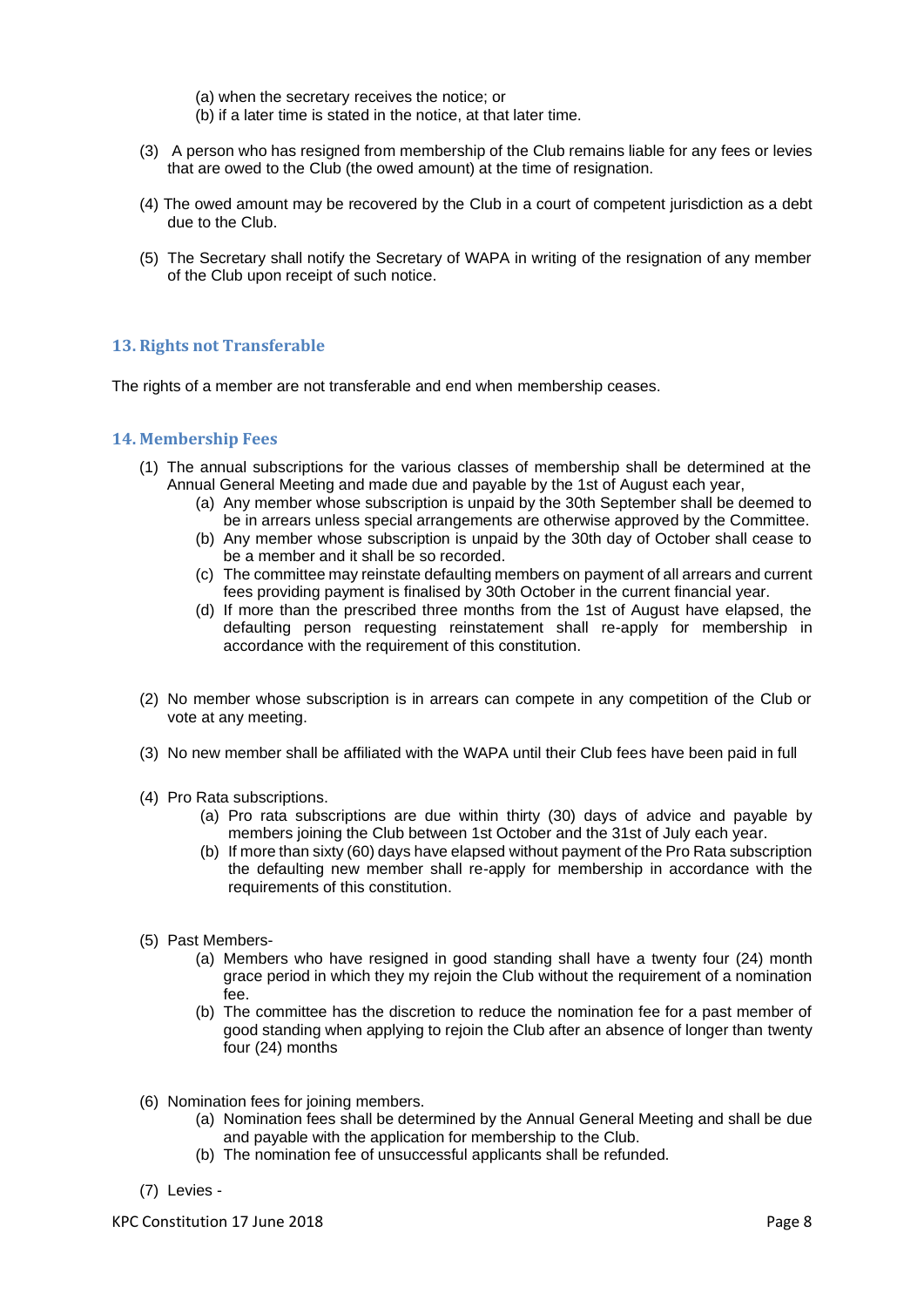- (a) The committee at an Annual General Meeting or a Special General Meeting called for that purpose may from time to time authorise the imposition of per capita levies on all members
- (b) When imposing the levy the meeting shall state the purpose of the levy and the due date for its payment.
- (c) If a levy is unpaid after twenty eight (28) days from the due date for payment the committee may declare any defaulting member non-financial, and such member shall cease to enjoy the privileges of membership and shall not be entitled to vote at any meeting of the Club and shall not be entitled to participate in any competition conducted by the Club.
- (d) If the levy remains unpaid for in excess of sixty (60) days after the due date the defaulter shall cease to be a member of the Club and be so recorded.
- (8) Visitor Range fees, including competition fees for Open Shoots shall be determined by the Committee.

#### <span id="page-8-0"></span>**15. Register of Members**

- (1) The Secretary, or another person authorised by the committee, shall be responsible to maintain the register of all members and record in that register any change in the membership of the Club.
- (2) The register of members must include each member's:
	- (a) name;
	- (b) class of membership;
	- (c) the date on which each member becomes a member; and
	- (d) address, either residential or postal as nominated by the member.
- (3) The register of members must be kept at the Secretary's place of residence, or at another place determined by the committee.
- (4) A member who wishes to inspect the register of members must contact the secretary to make the necessary arrangements but shall have no right to remove the register for that purpose.
- $(5)$  If
	- (a) a member inspecting the register of members wishes to make a copy of, or take an extract from, the register; or
	- (b) a member makes a written request to be provided with a copy of the register of members,

—the committee may require the member to provide a statutory declaration setting out the purpose for which the copy or extract is required and declaring that the purpose is connected with the affairs of the Club.

- (6) Members must notify the secretary in writing within seven (7) days of any change of their address.
- (7) The Secretary shall notify the secretary of WAPA of changes to the register
- (8) The Secretary shall notify the secretary of WAPA of any changes in the office bearers of the Club within seven (7) days of the election or appointment of such office bearers.

## <span id="page-8-1"></span>**PART 4 — DISCIPLINARY ACTION, DISPUTES AND MEDIATION**

#### <span id="page-8-2"></span>**16. Suspension or Expulsion**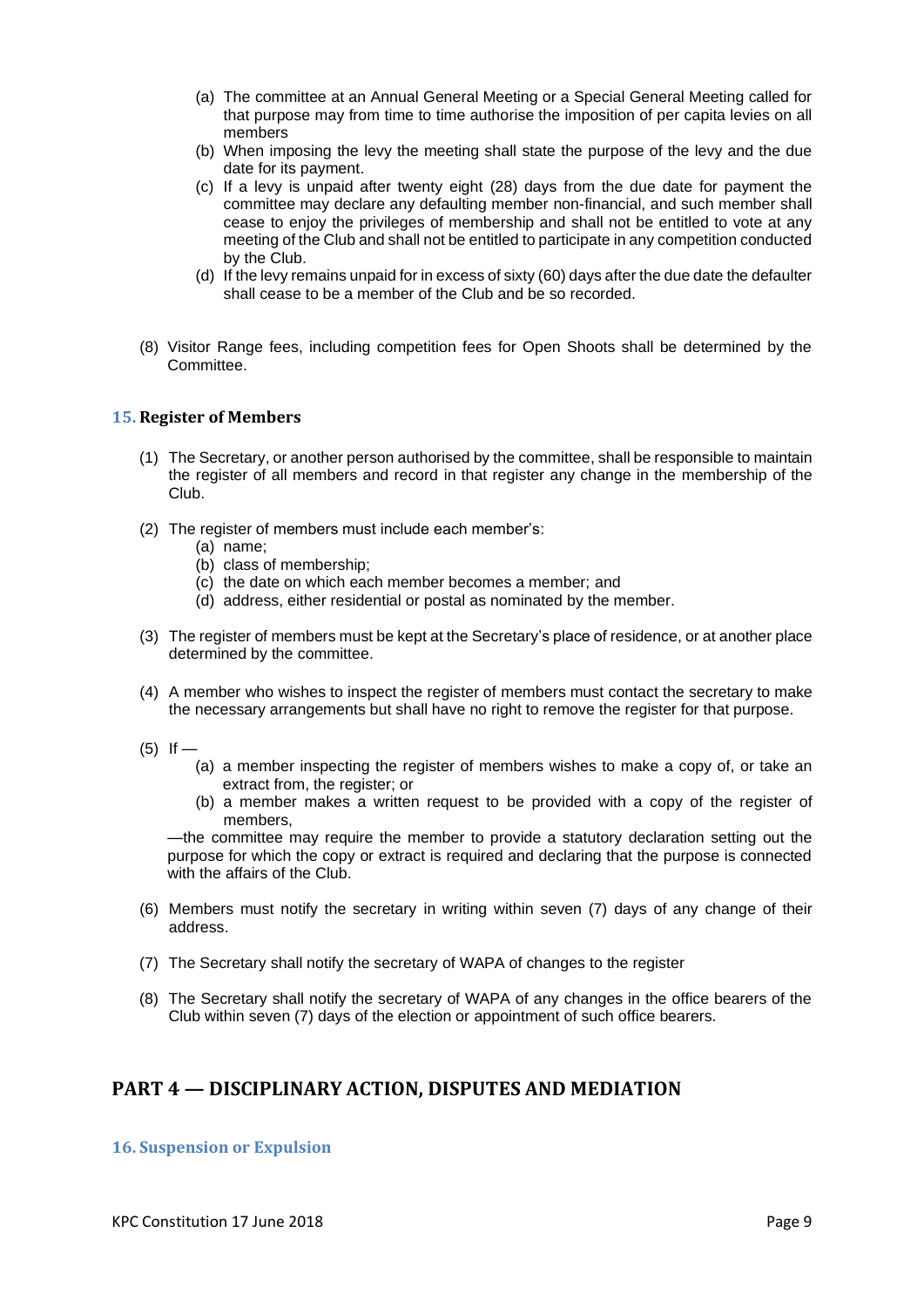- (1) In this rule *member,* in relation to a member who is expelled from the Club, includes former member
- (2) Any member shall have the right to bring to the notice of the committee, any unfair practice or misbehaviour concerned with any WAPA or Club By-Laws, Regulations, resolutions or any part of the Constitution by any member.
- (3) The committee may decide to reprimand, place on probation, suspend a member's membership, expel a member from the Club, or apply another penalty if -
	- (a) the member contravenes any portion of the Constitution or Club Rules or By-laws; or (b) the member acts detrimentally to the interests of the Club or unfairly to another member
- (4) The Secretary must give the member written notice of the proposed suspension or expulsion at least 21 days before the committee meeting at which the proposal is to be considered by the committee.
- (5) The notice given to the member must state
	- (a) when and where the committee meeting is to be held; and
	- (b) the grounds on which the proposed suspension or expulsion is based; and
	- (c) that the member, or the member's representative, may attend the meeting and will be given a reasonable opportunity to make written or oral (or both written and oral) submissions to the committee about the proposed suspension or expulsion;
- (6) At the committee meeting, the committee must
	- (a) give the member, or the member's representative, a reasonable opportunity to make written or oral (or both written and oral) submissions to the committee about the proposed suspension or expulsion; and
	- (b) give due consideration to any submissions so made; and
	- (c) decide
		- (i) whether or not to reprimand or place on probation and, if the decision is to place on probation, the period of probation. or
		- (ii) whether or not to suspend the member's membership and, if the decision is to suspend the membership, the period of suspension; or
		- (iii) whether or not to expel the member from the Club.
- (7) A decision of the committee to place on probation or to suspend the member's membership or to expel the member from the Club takes immediate effect.
- (8) The committee must give the member written notice of the committee's decision, and the reasons for the decision, within seven (7) days after the committee meeting at which the decision is made.

#### <span id="page-9-0"></span>**17. Consequences of Probation and Suspension**

- (1) During the period a member is on probation the member retains any shooting and or voting rights but must comply with the probation conditions as determined by the committee.
- (2) During the period a member's membership is suspended, the member
	- (a) loses any rights (including shooting and voting rights) arising as a result of membership; and
	- (b) is not entitled to a refund, rebate, relief or credit for membership fees paid, or payable, to the Club.
- (3) A suspended member must surrender all Club supported pistols in his or her possession to the Commissioner of Police or a registered firearms dealer for safe keeping during the period of suspension and provide to the Club written proof of the stated safe keeping.
- (4) When a member's membership is suspended, the secretary must record in the register of members —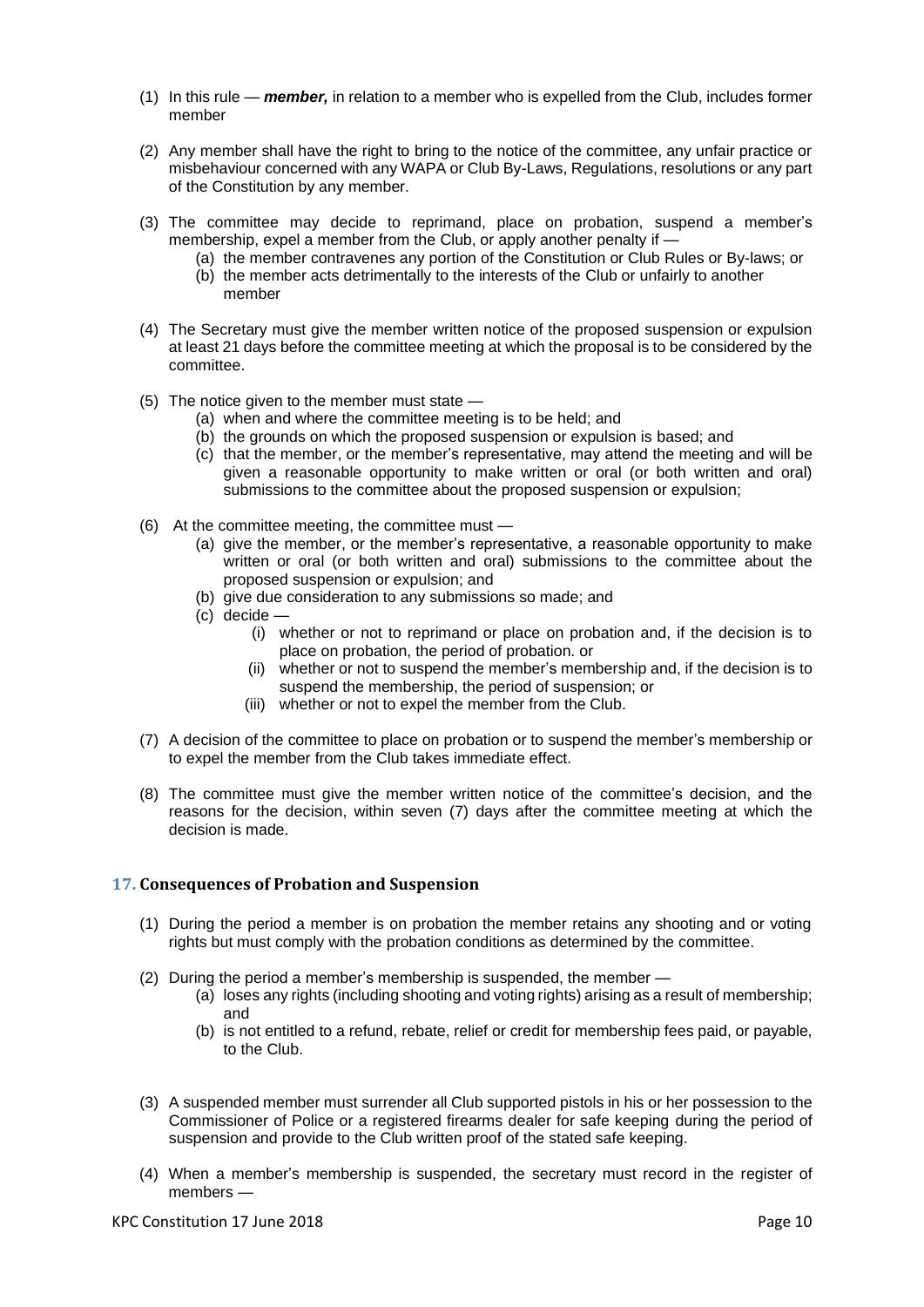- (a) that the member's membership is suspended; and
- (b) the date on which the suspension takes effect; and
- (c) the period of the suspension.
- (5) When the period of the suspension ends, the secretary must record in the register of members that the member's membership is no longer suspended.
- (6) Rules [16](#page-8-2) and [17](#page-9-0) shall not prevent the committee from applying other penalties, including suspension of certain privileges or financial penalty

#### **18. Grievance Procedure**

.

- <span id="page-10-0"></span>. (1) The grievance procedure in this Constitution applies to disputes;
	- (a) between members; or
	- (b) between one or more members and the Club,
- (2) The parties to a dispute must attempt to resolve the dispute between themselves.

#### <span id="page-10-1"></span>**19. How Grievance Procedure is Started**

- (1) If the parties to a dispute are unable to resolve the dispute between themselves within 28 days after the dispute has come to the attention of each party, any party to the dispute may start the grievance procedure by giving written notice to the Secretary of —
	- (a) the parties to the dispute; and
	- (b) the matters that are the subject of the dispute.
- (2) Within 28 days after the Secretary is given the notice, if the dispute is not resolved a committee meeting must be convened to consider and determine the dispute.
- (3) The Secretary must give each party to the dispute written notice of the committee meeting at which the dispute is to be considered and determined at least seven days before the meeting is held.
- (4) The notice given to each party to the dispute must state  $\cdot$ 
	- (a) when and where the committee meeting is to be held; and
	- (b) that the party, or the party's representative, may attend the meeting and will be given a reasonable opportunity to make written or oral (or both written and oral) submissions to the committee about the dispute.
- (5) The Committee must not determine the dispute if;
	- (a) the dispute is between one or more members and the Club; and
	- (b) any party to the dispute gives written notice to the secretary stating that the party
		- (i) does not agree to the dispute being determined by the committee; and
			- (ii) requests the appointment of a mediator under rule 21.

#### <span id="page-10-2"></span>**20. Determination of Dispute by Committee**

- (1) At the committee meeting at which a dispute is to be determined, the committee must
	- (a) give each party to the dispute, or the party's representative, a reasonable opportunity to make written or oral (or both written and oral) submissions to the committee about the dispute; and
	- (b) give due consideration to any submissions so made; and
	- (c) determine the dispute.
- (2) The committee must give each party to the dispute written notice of the committee's determination, and the reasons for the determination, within 7 days after the committee meeting at which the determination is made.

#### <span id="page-10-3"></span>**21. Determination of Dispute by Mediation**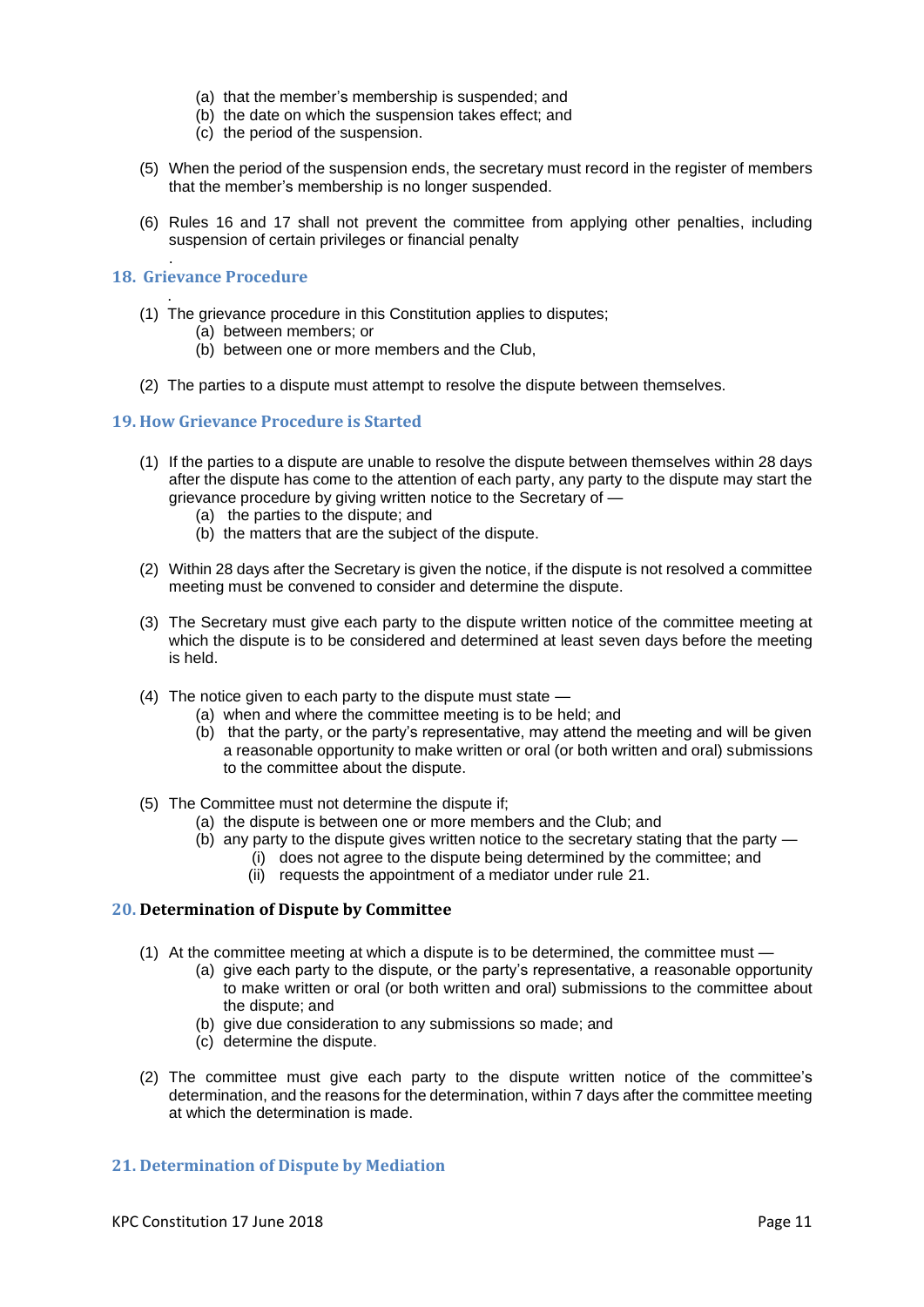- (1) The Committee may request the President of WAPA or the President's delegate from the WAPA committee to mediate the dispute.
- (2) The nominated mediator must not:
	- (a) have a personal interest in the matter that is the subject of the mediation; or
	- (b) be biased in favour of or against any party to the mediation.
- (3) The parties to the mediation must attempt in good faith to settle the matter that is the subject of the mediation.
- (4) Each party to the mediation must give the mediator a written statement of the issues that need to be considered at the mediation at least 5 days before the mediation takes place.
- (5) In conducting the mediation, the mediator must
	- (a) give each party to the mediation every opportunity to be heard; and
	- (b) allow each party to the mediation to give due consideration to any written statement given by another party; and
	- (c) ensure that natural justice is given to the parties to the mediation throughout the mediation process.
- (6) The mediator cannot determine the matter that is the subject of the mediation.
- (7) The mediation must be confidential, and any information given at the mediation cannot be used in any other proceedings that take place in relation to the matter that is the subject of the mediation.
- (8) If the mediation process does not result in a dispute being resolved, the parties may seek to resolve the dispute in accordance with the Act or otherwise at law.

#### <span id="page-11-0"></span>**22. Appeal Against Suspension or Expulsion**

- (1) Any member, suspended or expelled shall have the right to appeal against such penalty but such appeal must be lodged in writing with the secretary within 21 days of notice being given. If any such appeal should be lodged a special general meeting must be held within 28 days of receipt of appeal at which meeting the appellant may explain his or her actions or speak in support of such appeal.
- (2) Upon the hearing of an appeal a vote shall be taken and a majority vote shall decide whether the appeal shall be upheld or dismissed or the penalty varied, except that the variation shall not exceed the original.
- (3) In the event of an appeal not having being lodged within the time frame allowed the dispute resolution shall be considered final and conclusive.

## <span id="page-11-1"></span>**PART 5 — COMMITTEE**

#### <span id="page-11-2"></span>**23. Committee Powers**

- (1) The management of the Club shall be vested in a Management Committee herein after referred to 'the Committee' who shall have the power to manage the affairs of the Club.
- (2) Subject to the Act, this constitution, the Club Rules and By-laws and any resolution passed at a general meeting, the committee has power to do all things necessary or convenient to be done for the proper management of the affairs of the Club.
- (3) The committee must take all reasonable steps to ensure that the Club complies with the Act, this Constitution and the Club Rules and By-laws.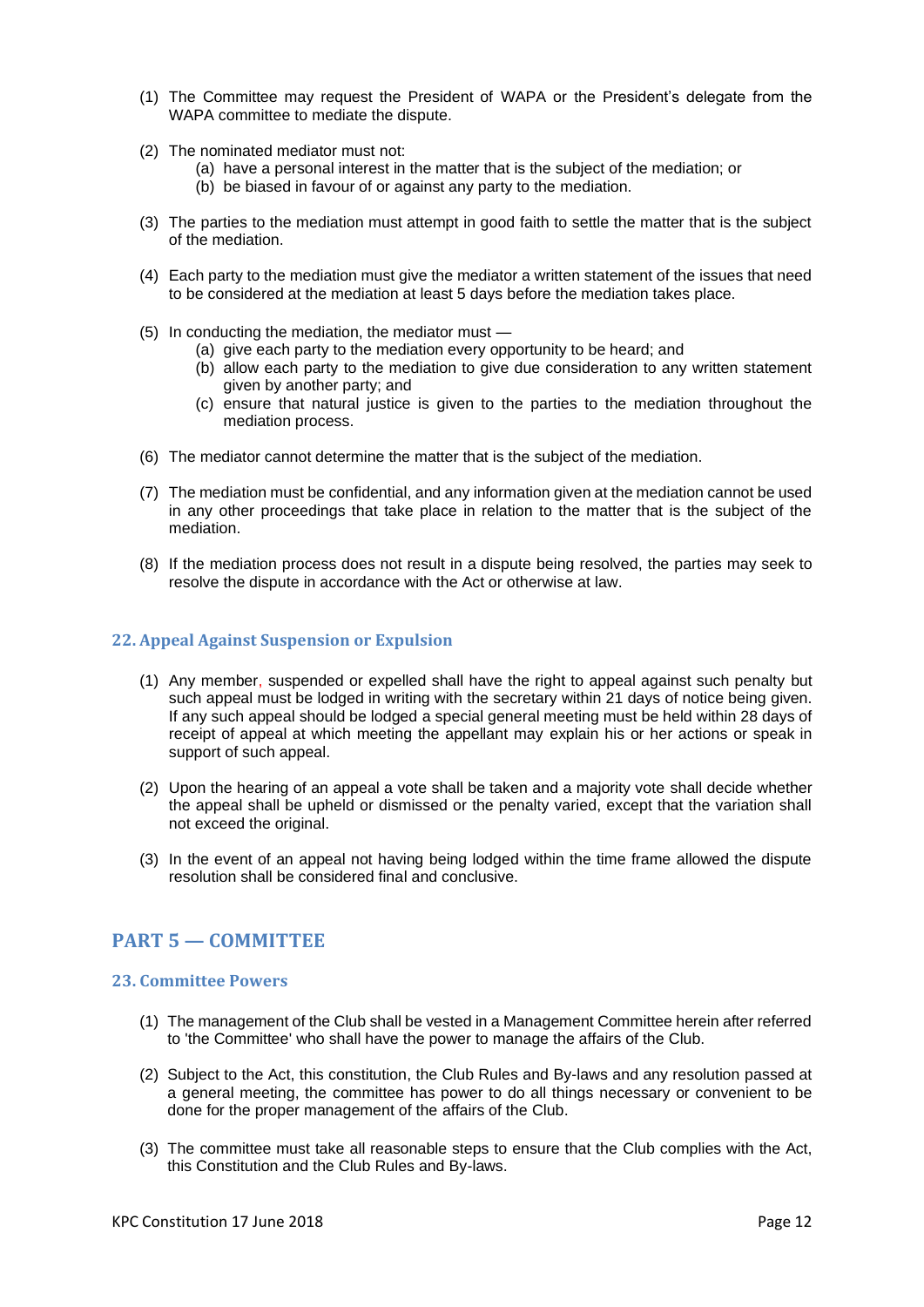- (4) In addition to the powers specifically conferred on it the Committee shall have the power to-
	- (a) Engage, control, direct or dismiss servants of the Club
	- (b) Authorise payments of accounts incurred in accordance with this Constitution.
	- (c) Authorise such administrative acts as may be necessary to properly carry out the objects of the Club in accordance with this Constitution.
	- (d) Make rules not inconsistent with this Constitution. Rules so made shall not be amended, altered or rescinded by the Committee unless with the consent of the majority of the committee members, and then only provided twenty eight (28) days notice of the proposal to vary such rules has been given in writing to the Secretary.

#### <span id="page-12-0"></span>**24. Committee Members**

- (1) The committee members consist of
	- (a) the office holders of the Club; and
	- (b) ordinary committee members.
- (2) The following are the office holders of the Club
	- (a) the President:
	- (b) the Vice President;
	- (c) the Secretary;
	- (d) the Treasurer;
	- (e) the Captain;
	- (f) the Vice Captain ISSF;
	- (g) the Vice Captain Non ISSF;
	- (h) the Scorer/Handicapper;
	- (i) the Coach.
- (3) The President, Vice President, Secretary and Treasurer shall be deemed to be the Executive Officers of the Club.
- (4) A person may be a committee member if the person is
	- (a) an individual who has reached 18 years of age; and
	- (b) a full member
	- (c) is not excluded under the provisions in the Act in terms of bankruptcy or indictable offences.
- (5) A person must not hold two or more of the offices mentioned in subrule (2) at the same time.

#### <span id="page-12-1"></span>**25. Patron and Vice Patrons**

- (1) There may be one patron and one or more vice-patrons.
- (2) These positions shall be regarded as honorary and which may be granted by the Club at an Annual General Meeting.

#### <span id="page-12-2"></span>**26. President**

- (1) There shall be one President who shall be the senior officer of the Club.
- (2) The President has the powers and duties relating to convening and presiding at committee meetings and presiding at general meetings provided for in this constitution.
- (3) The President shall be an ex-officio member of all regular and special sub-committees of the Club.
- (4) The responsibility for public statements on policy and matters concerning the well being of the Club shall be with the President or a delegate authorised by the President.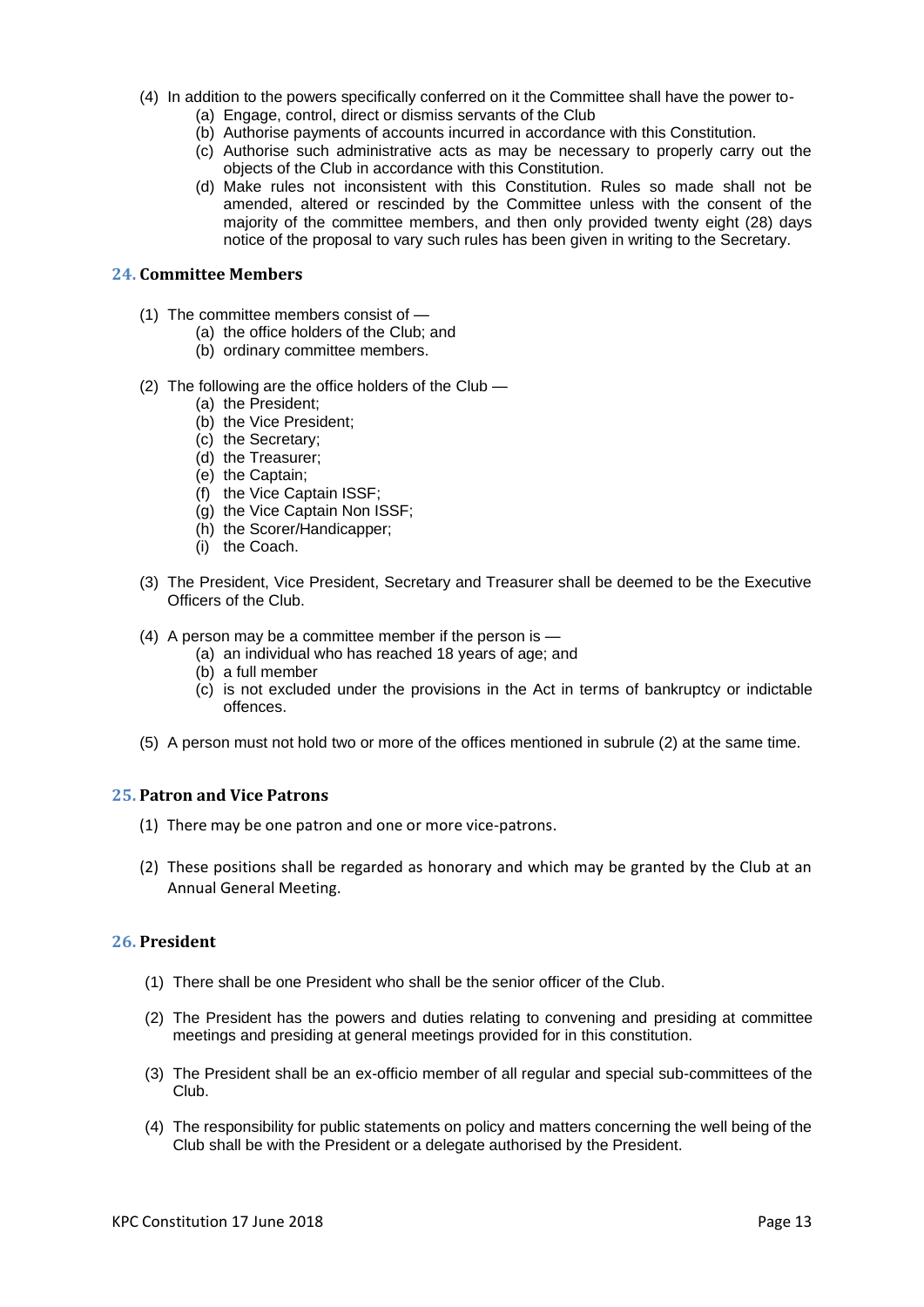#### <span id="page-13-0"></span>**27. Vice President**

- (1) There shall be one Vice President.
- (2) The vice -president shall perform the duties of the President in the President's absence or at the President's request. The Vice President can only perform the duty stated in rule 26(4) if authorised to do so by the President.

#### <span id="page-13-1"></span>**28. Secretary**

- (1) There shall be one Secretary.
- (2) The Secretary shall keep and maintain on behalf of the Club the Club Register of Members and provide access to the register in accordance with rule 15.
- (3) The Secretary shall keep a record of the persons present at, and minutes of the proceedings of, all meetings of the Club.
- (4) The secretary shall prepare and distribute notices required for meetings and for the business to be conducted at all meetings as required by the Constitution and directed by the Committee.
- (5) The Secretary shall conduct all correspondence in connection with the Club as required by the Committee.
- (6) The Secretary shall keep and maintain in an up to date condition the Club Constitution and By-Laws and upon request of a member of the Club, must make available those rules for the inspection by the member and the member may make a copy of or take an extract from the rules but will have no right to remove the rules for that purpose.
- (7) Unless the members resolve otherwise at a general meeting, the Secretary shall have custody of all books, documents, records, and registers of the Club but other than those required by rule 29(8) to be kept and maintained by or in the custody of the Treasurer.
- (8) The Secretary shall carry out any other duty given to the secretary under this constitution or by the Committee.

#### <span id="page-13-2"></span>**29. Treasurer**

.

- (1) There shall be one Treasurer.
- (2) The Treasurer shall collect and receive all moneys on behalf of the Club and shall issue receipts for the same and shall deposit all such moneys in a banking account in the name of the Club at a bank approved by the Committee.
- (3) The Treasurer shall maintain to the satisfaction of the Committee a proper system of accounting for all moneys received or disbursed on behalf of the Club and shall present all accounts for payment to the Committee for approval
- (4) The Treasurer shall present monthly financial statements to the Committee and shall have regard to any criticisms or advice in financial matters made or given by the Auditors of the Club or by the Committee or by any sub-committee appointed by the Committee for that purpose.
- (5) The Treasurer shall direct the adoption and supervise the operation of appropriate accounting procedures to be observed by any employee of the Club.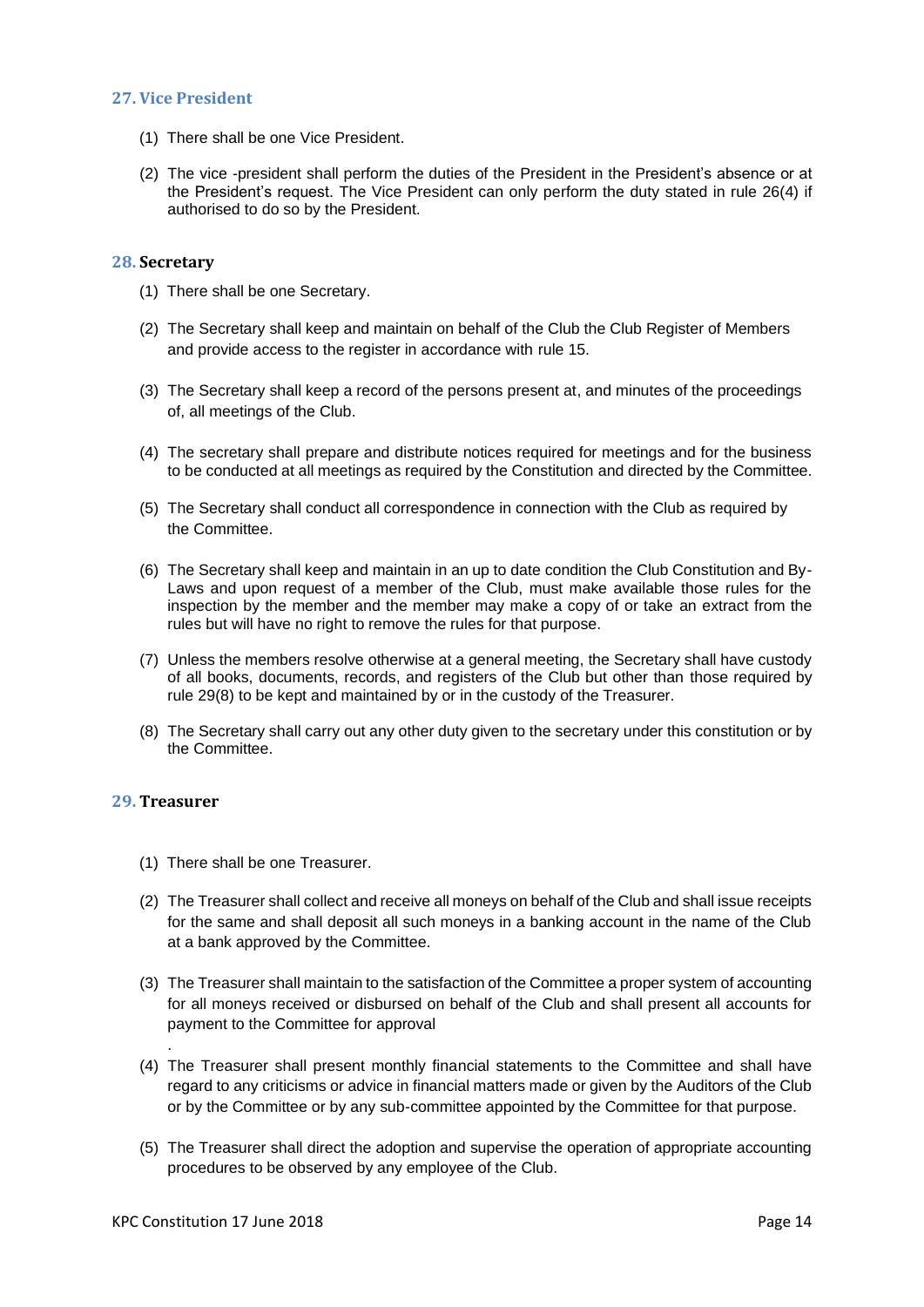- (6) The Treasurer shall prepare and present to the Auditor the Balance Sheet and Income and Expenditure Account together with all relevant books, vouchers and explanations required by the Auditor to enable him to certify the correctness of the Balance Sheet and Income and Expenditure Account.
- (7) The Treasurer shall prepare and certify an Income and Expenditure Account for each year, and shall present such Income and Expenditure Account and Balance Sheet together with the Auditor's certification relating thereto at the next Annual General Meeting.
- (8) Unless the members resolve otherwise at a general meeting, the Treasurer shall have custody of all securities, books and documents of a financial nature, and accounting records of the Club.
- (9) The Treasurer shall perform such other duties as are imposed by these rules.

#### <span id="page-14-0"></span>**30. Captain**

- (1) There shall be one Captain.
- (2) The Captain shall have charge of all ranges of the Club.
- (3) The Captain shall be responsible for the observance, of all safety precautions on and off the ranges of the Club and within the precincts of the Club premises.
- (4) The Captain shall be responsible for the formulation of the yearly club shooting calendar which shall be subject to approval by the Committee.
- (5) The Captain shall be responsible for the organisation and the conduct of all competitions of the Club in accordance with the rules and By-Laws of the Club.
- (6) The Captain will be responsible for any other duties that the Committee may request.
- (7) The Captain shall ensure that all ranges are prepared for calendar shoots.

#### <span id="page-14-1"></span>**31. Vice Captains**

The Vice captains shall:

- (1) assist the Captain with his duties in the applicable shooting discipline; and
- (2) perform the duties of the Captain during the Captain's absence or at the Captain's request.

#### <span id="page-14-2"></span>**32. Scorer/Handicapper**

- (1) There shall be one official Scorer/Handicapper.
- (2) The Scorer/Handicapper shall be responsible for the recording of scores of all Club competitions, which will be considered to be official once recorded.
- (3) The Scorer/Handicapper shall prepare and maintain throughout the shooting year current records of all scores and matches shot by the members.
- (4) The Scorer/Handicapper shall encourage and tutor Club members in scoring procedures.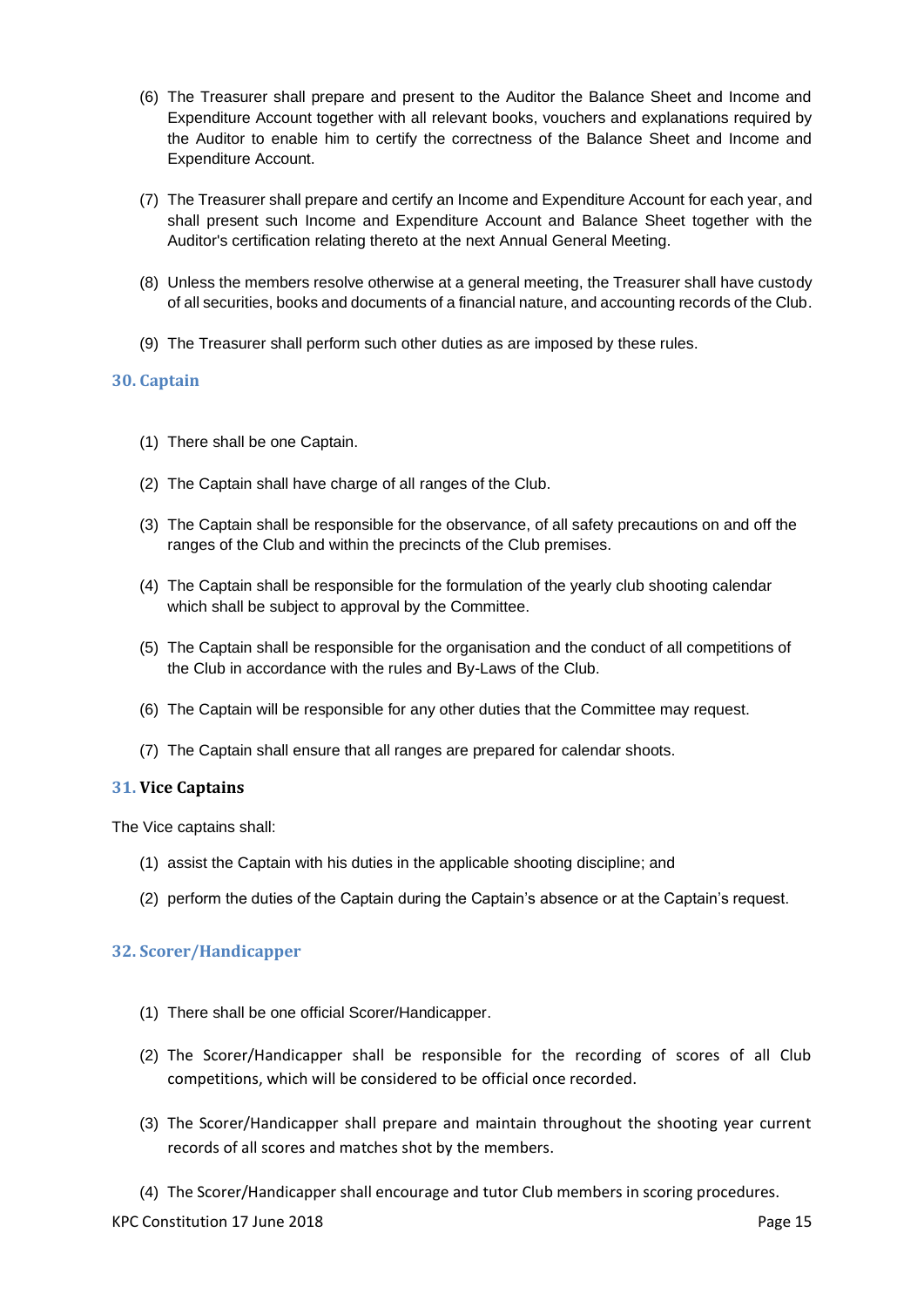- (5) The Scorer/Handicapper shall prepare an official result sheet at the completion of all Club or Open shoots and provide copies to an Officer of the Club to enable presentation of awards at the completion of the competition.
- (6) The Scorer/Handicapper shall or as directed by the Committee, prepare and maintain records of all individual Club members shooting match attendances, scores and handicap throughout the shooting year.
- (7) The Scorer/Handicapper will advise the Committee of any infringements of the WAPA minimum activity requirements in accordance with the WAPA Regulations and Club By-Laws.

#### <span id="page-15-0"></span>**33. Coach**

- (1) There shall be one Coach.
- (2) The Coach shall be responsible for the training and coaching of Club members in all aspects of target pistol shooting, arrange coaching seminars, clinics and lectures as may be required.

#### <span id="page-15-1"></span>**34. Committee Members**

(1) There shall be as many committee members needed to fulfil tasks as required by the Committee.

#### <span id="page-15-2"></span>**35. Officers with Special Duties**

- (1) Named Officers.
	- (a) There may be up to five Named Officers elected by the Committee in Compliance with the WAPA Regulations, Club By-Laws and other regulatory bodies.
	- (b) The Club pistols and revolvers shall remain in the custody of the Named Officers at all times.
	- (c) The Named Officers shall comply with the West Australian Police pistol licensing regulations pertaining to the custody of the Club Pistols and revolvers.
- (2) Club Instructors
	- (a) The Club Instructors shall be directed by and be responsible to the Club Coach.
	- (b) The Club Instructors shall assist in the instruction and safe handling and the art of pistol and revolver shooting to members of the Club.

#### <span id="page-15-3"></span>**36. How members Become Committee Members**

A member becomes a committee member if the member —

- (a) is elected to the committee at an Annual General Meeting; or
- (b) is appointed to the committee by the committee to fill a casual vacancy.

## <span id="page-15-4"></span>**37. Nomination of committ**e**e members**

- (1) At least 21 days before an annual general meeting, the secretary must send written notice to all the members calling for nominations for election to the committee.
- (2) A member who wishes to be considered for election to the committee at the annual general meeting may present to the Secretary a nomination form on which it must clearly state the position to which the person named is nominated and signed by the nominee.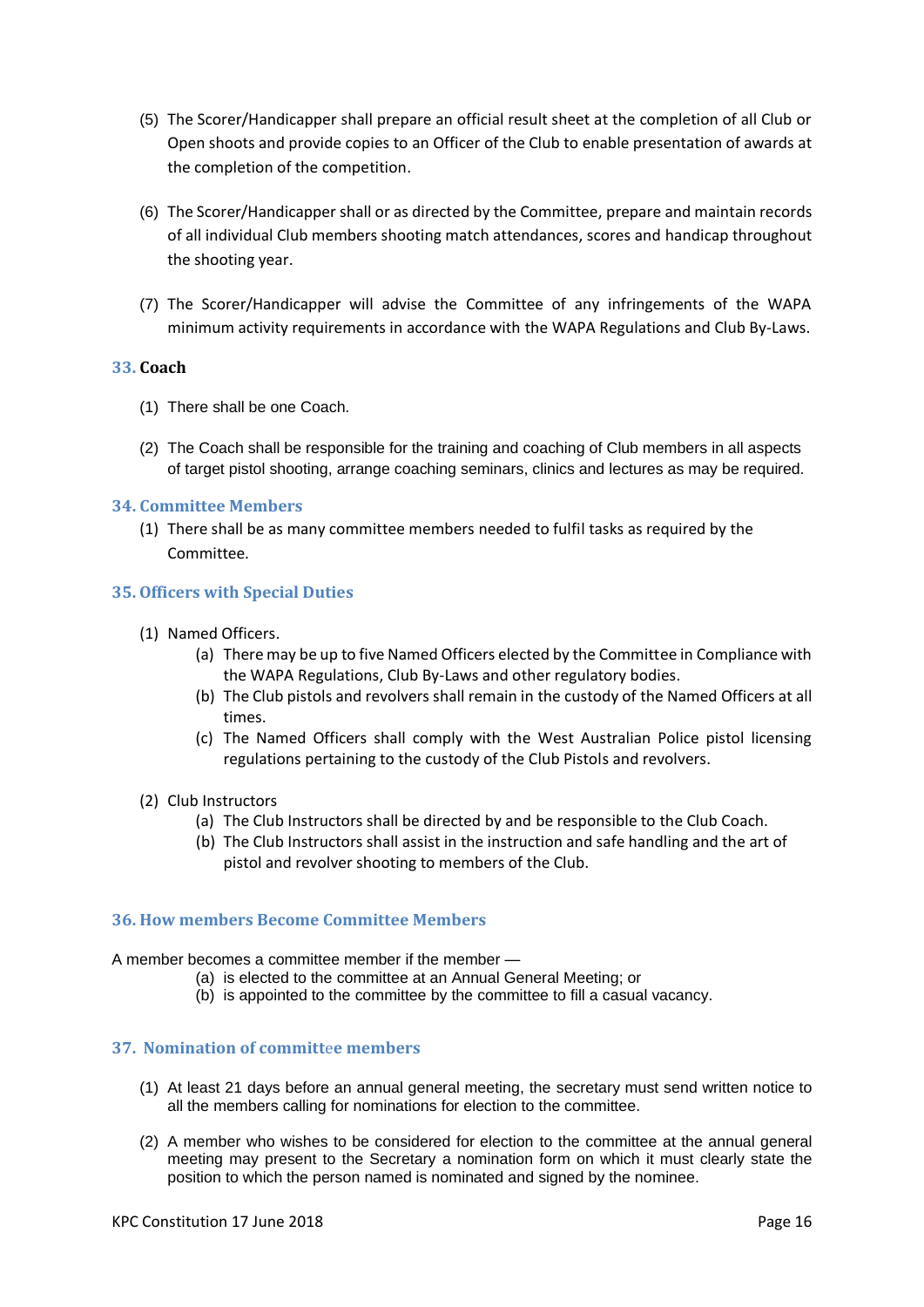(3) The Chairperson will take written and/or verbal nominations at the Annual General Meeting.

#### <span id="page-16-0"></span>**38. Election**

- (1) At the Annual General Meeting, a separate election must be held for each position of office holder of the Club.
- (2) If only one member has nominated for an office holder position, the chairperson of the meeting must declare the member elected to the position. If more than one member has nominated for a position, the members at the meeting must vote by secret ballot to decide who is to be elected to the position.
- (3) If only the nominated number have nominated for an ordinary committee position, the chairperson of the meeting must declare the members elected to the position. If more than the required number have nominated for a position, the members at the meeting must vote by secret ballot to decide who is to be elected to the positions.
- (4) Each member present at the meeting may vote for one member who has nominated for the position.
- (5) A member who has nominated for the position may vote for himself or herself.
- (6) On his or her election, the new president of the Club may take over as the chairperson of the meeting.

## <span id="page-16-1"></span>**39. Term of Office**

- (1) The term of office of a committee member begins when the member
	- (a) is elected at an annual general meeting or under subrule 40(3)(b); or
	- (b) is appointed to fill a casual vacancy under rule 42.
- (2) Subject to rule 41, a committee member holds office until the positions on the committee are declared vacant at the next annual general meeting.
- (3) A committee member may be re-elected.

#### <span id="page-16-2"></span>**40. Resignation and Removal from Office**

- (1) A committee member may resign from the committee by written notice given to the Secretary or, if the resigning member is the Secretary, given to the president.
- (2) The resignation takes effect
	- (a) when the notice is received by the Secretary or President; or
	- (b) if a later time is stated in the notice, at the later time.
- (3) At a general meeting, the Club may by resolution
	- (a) remove a committee member from office; and
		- (b) elect a member who is eligible under rule 24(4) to fill the vacant position.
- (4) A committee member who is the subject of a proposed resolution under rule 40(3)(a) may make written representations (of a reasonable length) to the secretary or president and may ask that the representations be provided to the members.
- (5) The Secretary or President may give a copy of the representations to each member or, if they are not so given, the committee member may require them to be read out at the general meeting at which the resolution is to be considered.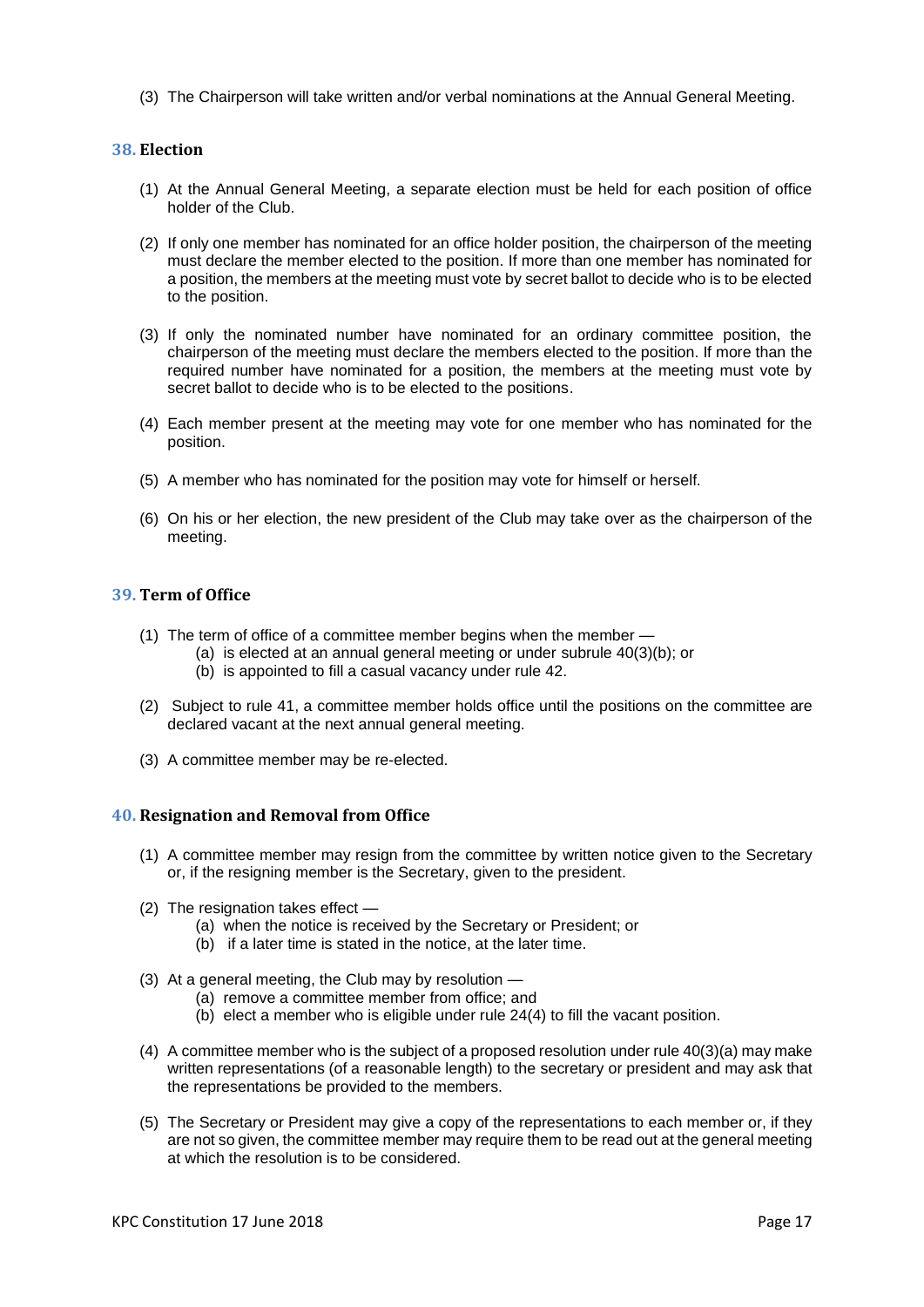#### <span id="page-17-0"></span>**41. When Membership of Committee Ceases**

- (1) A person ceases to be a committee member if the person
	- (a) dies or otherwise ceases to be a member; or
	- (b) resigns from the committee or is removed from office under rule 40(3)(a) or
	- (c) becomes ineligible to accept an appointment or act as a committee member under the Act;
	- (d) becomes permanently unable to act as a committee member because of a mental or physical disability; or
	- (e) fails to attend three consecutive meetings of the Committee without apology or leave of absence. The Committee may then forward to such Committee member a notice requiring them to forward to the Committee within twenty one (21) days of the date of such notice, a written explanation for their failure to attend the said meetings. If such Committee member shall provide an explanation which in the opinion of the majority of the Committee is unsatisfactory or shall fail to comply with such request within the said time the Committee may without further notice to such Committee member suspend them for the balance of the term of their office and may thereupon appoint a substitute to fill the vacancy thereby created.

#### <span id="page-17-1"></span>**42. Filling Casual Vacancies**

- (1) The committee may appoint a member who is eligible under rule 24(4) to fill a position on the committee that —
	- (a) has become vacant under rule 40; or
	- (b) was not filled by election at the most recent Annual General Meeting or under rule 36(b).
- (2) The member so appointed to fill a casual vacancy shall retain office until the following Annual General Meeting.
- (3) If the position of Secretary becomes vacant, the committee must appoint a member who is eligible under rule 24(4) to fill the position within 28 days after the vacancy arises.
- (4) Subject to the requirement for a quorum under rule 47, the committee may continue to act despite any vacancy in its membership.
- (5) If there are fewer committee members than required for a quorum under rule 47, the committee may act only for the purpose of —
	- (a) appointing committee members under this rule; or
	- (b) convening a general meeting.

#### <span id="page-17-2"></span>**43. Validity of Acts**

The acts of a committee or subcommittee, or of a committee member or member of a subcommittee, are valid despite any defect that may afterwards be discovered in the election, appointment or qualification of a committee member or member of a subcommittee.

#### <span id="page-17-3"></span>**44. Committee Meetings**

- (1) The committee shall meet once a month in each year at the dates, times and places determined by the committee.
- (2) The date, time and place of the first committee meeting must be determined by the committee members as soon as practicable after the annual general meeting at which the committee members are elected.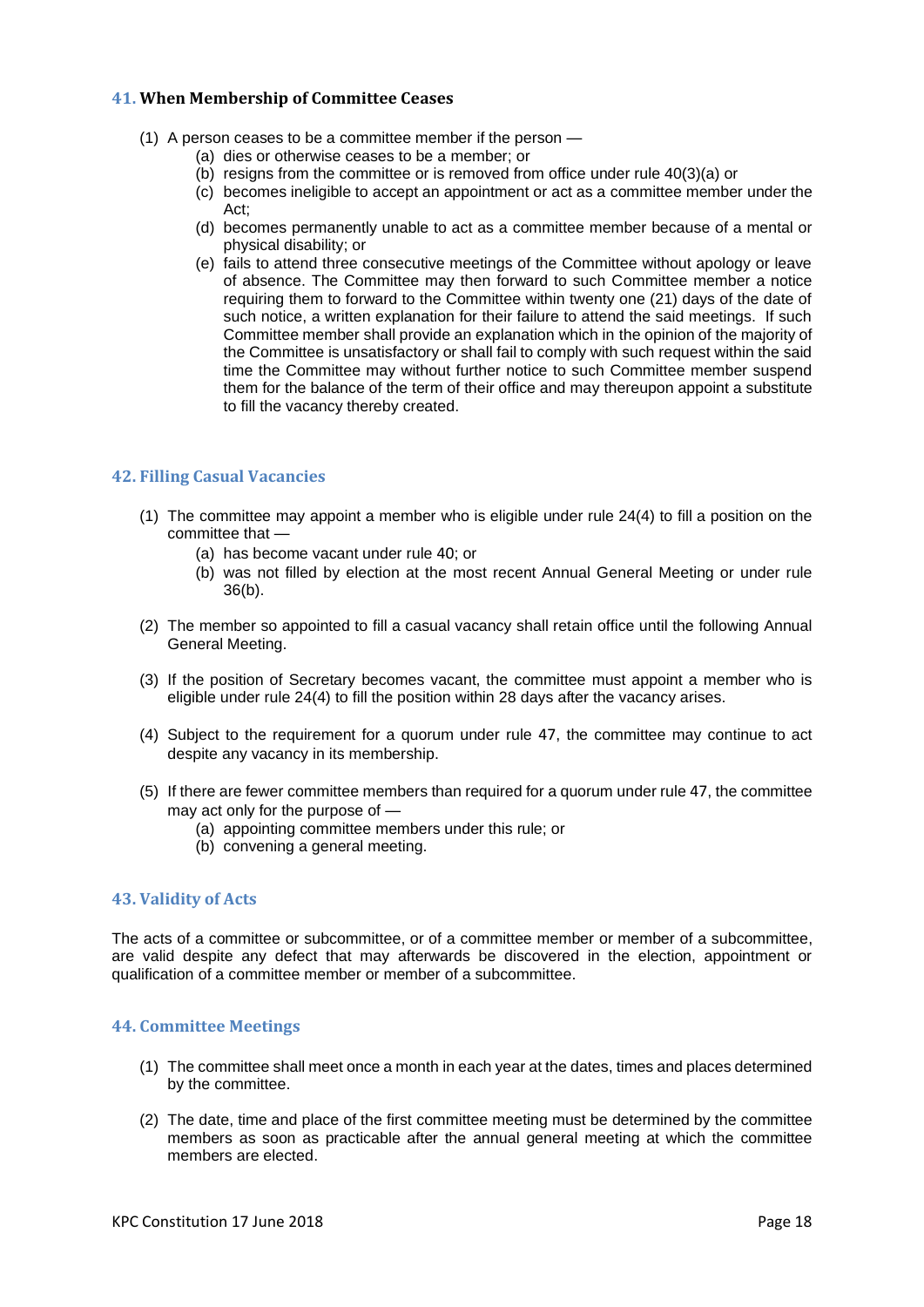- (3) Special committee meetings may be convened by the chairperson or any two committee members
- . (4) Notice of each committee meeting must be given to each committee member at least 48 hours before the time of the meeting

#### <span id="page-18-0"></span>**45. Procedure and Order of Business**

.

- (1) The President or, in the President's absence, the Vice President must preside as chairperson of each committee meeting.
- (2) If the President and Vice President are absent or are unwilling to act as chairperson of a meeting, the committee members at the meeting must choose one of them to act as chairperson of the meeting.
- (3) The procedure to be followed at a committee meeting must be determined from time to time by the committee.
- (4) The order of business at a committee meeting may be determined by the committee members at the meeting.
- <span id="page-18-3"></span>(5) A member or other person who is not a committee member may attend a committee meeting only if invited to do so by the committee.
- (6) A person invited under subrule (5) to attend a committee meeting
	- (a) has no right to any agenda, minutes or other document circulated at the meeting; and (b) must not comment about any matter discussed at the meeting unless invited by the
		- committee to do so; and
	- (c) cannot vote on any matter that is to be decided at the meeting.
- (7) A member of the committee who has a material personal interest as defined in the Act in a matter being considered at a committee meeting must:
	- (a) as soon as he or she becomes aware of that interest, disclose the nature and extent of his or her interest to the committee;
	- (b) not be present while the matter is being considered at the meeting or vote on the matter; and
	- (c) disclose the nature and extent of the interest at the next general meeting of the Club.
- (8) The Secretary must record every disclosure made by a committee member of a material personal interest in the minutes of the committee meeting at which the disclosure is made.

#### <span id="page-18-1"></span>**46. Use of Technology to be Present at Committee Meetings**

- (1) The presence of a committee member at a committee meeting need not be by attendance in person but may be by that committee member and each other committee member at the meeting being simultaneously in contact by telephone or other means of instantaneous communication.
- (2) A member who participates in a committee meeting as allowed under subrule (1) is taken to be present at the meeting and, if the member votes at the meeting, the member is taken to have voted in person.

#### <span id="page-18-2"></span>**47. Quorum for Committee Meetings**

KPC Constitution 17 June 2018 **Page 19** Not less than fifty percent of the committee members, inclusive of not less than two Executive Officers shall be in attendance to form a quorum for a properly convened meeting of the committee.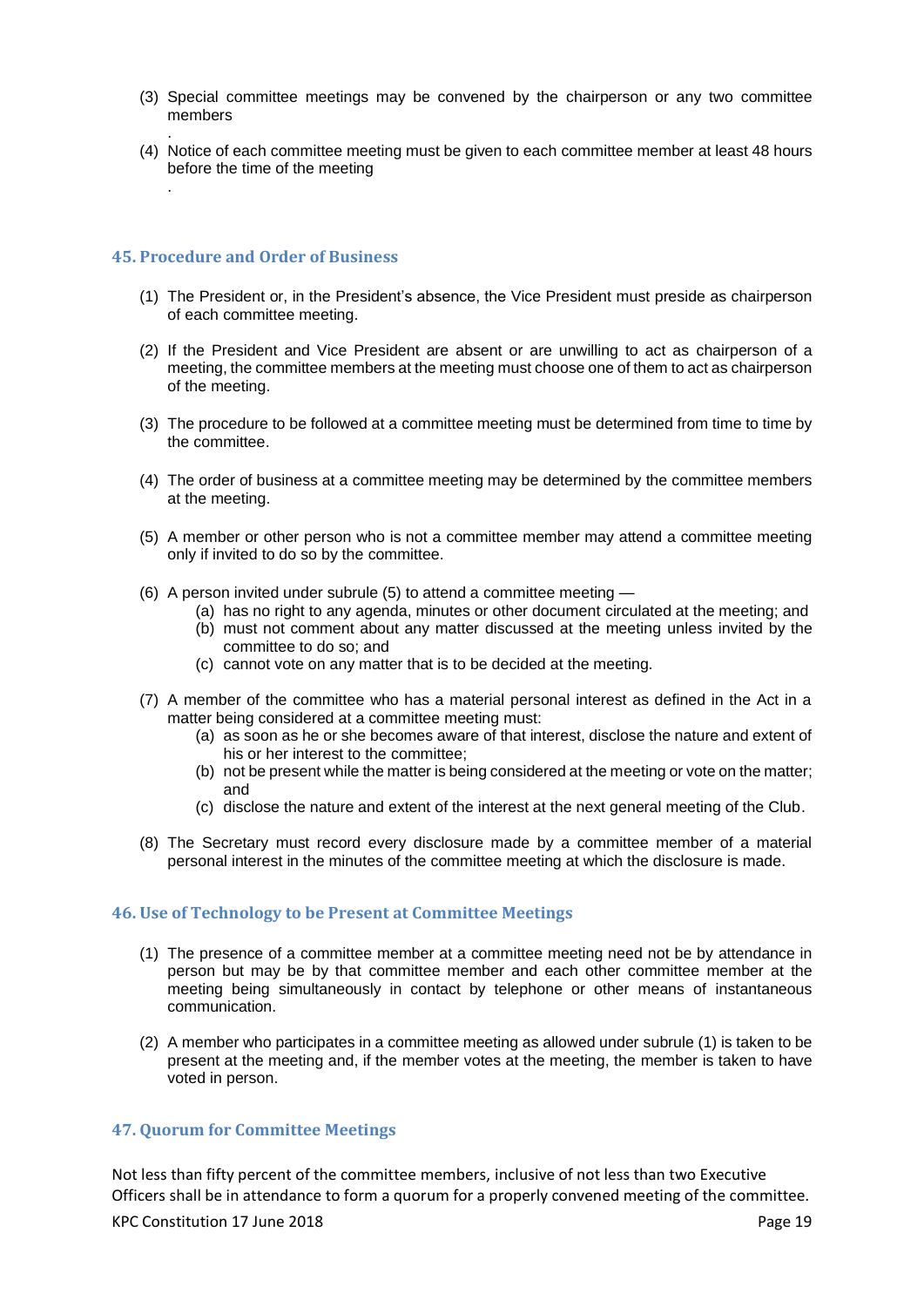#### <span id="page-19-0"></span>**48. Voting at Committee Meetings**

- (1) Each committee member present at a committee meeting has one vote on any question arising at the meeting.
- (2) A motion is carried if a majority of the committee members present at the committee meeting vote in favour of the motion.
- (3) If the votes are divided equally on a question, the chairperson of the meeting has a second or casting vote and shall maintain the status quo.
- (4) A vote may take place by the committee members present indicating their agreement or disagreement or by a show of hands, unless the committee decides that a secret ballot is needed to determine a particular question.
- (5) If a secret ballot is needed, the chairperson of the meeting must decide how the ballot is to be conducted.

#### <span id="page-19-1"></span>**49. Minutes of Committee Meetings**

- (1) The committee must ensure that minutes are taken and kept of each committee meeting.
- (2) The minutes must record the following
	- (a) the names of the committee members present at the meeting;
	- (b) the name of any person attending the meeting under 4[5\(5\);](#page-18-3)
	- (c) the business considered at the meeting;
	- (d) any motion on which a vote is taken at the meeting and the result of the vote.
- (3) The minutes of a committee meeting must be issued within 30 days after the meeting is held and a copy of the minutes shall be made permanently available on the Club premises for the information of the Club members.
- (4) The chairperson must ensure that the minutes of a committee meeting are reviewed and signed as correct by —
	- (a) the chairperson of the meeting; or
	- (b) the chairperson of the next committee meeting.
- (5) When the minutes of a committee meeting have been signed as correct they are, until the contrary is proved, evidence that —
	- (a) the meeting to which the minutes relate was duly convened and held; and
	- (b) the matters recorded as having taken place at the meeting took place as recorded; and
	- (c) any appointment purportedly made at the meeting was validly made.

#### <span id="page-19-2"></span>**50. Subcommittees and Subs**i**diary Offices**

- <span id="page-19-3"></span>(1) To help the committee in the conduct of the Club's business, the committee may, in writing, do either or both of the following —
	- (a) appoint one or more subcommittees;
	- (b) create one or more subsidiary offices and appoint people to those offices.
- (2) A subcommittee may consist of the number of people, whether or not members, that the committee considers appropriate.
- (3) A person may be appointed to a subsidiary office whether or not the person is a member.
- (4) Subject to any directions given by the committee
	- (a) a subcommittee may meet and conduct business as it considers appropriate; and
	- (b) the holder of a subsidiary office may carry out the functions given to the holder as the holder considers appropriate.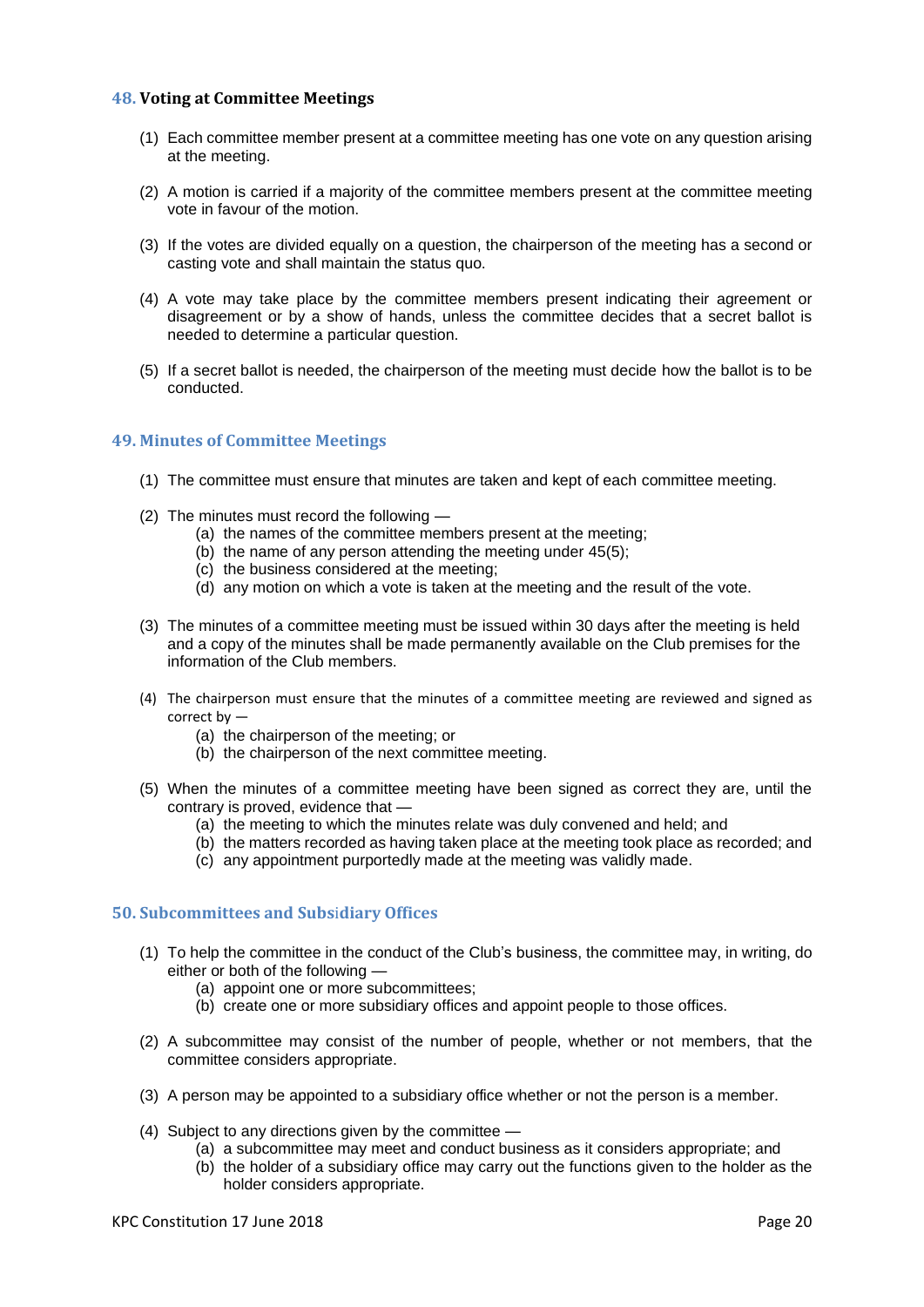## <span id="page-20-0"></span>**51. Delegation to Subcommittees and Holders of Subsidiary Offices**

- (1) In this rule *non-delegable duty* means a duty imposed on the committee by the Act or another written law.
- (2) The committee may, in writing, delegate to a subcommittee or the holder of a subsidiary office the exercise of any power or the performance of any duty of the committee other than —
	- (a) the power to delegate; and
	- (b) a non-delegable duty.
- (3) A power or duty, the exercise or performance of which has been delegated to a subcommittee or the holder of a subsidiary office under this rule, may be exercised or performed by the subcommittee or holder in accordance with the terms of the delegation.
- (4) The delegation may be made subject to any conditions, qualifications, limitations or exceptions that the committee specifies in the document by which the delegation is made.
- (5) A delegation under this rule does not prevent the committee from exercising or performing at any time the power or duty delegated.
- (6) Any act or thing done by a subcommittee or by the holder of a subsidiary office, under a delegation under this rule has the same force and effect as if it had been done by the committee.
- (7) The committee may, in writing, amend or revoke the delegation.

## <span id="page-20-1"></span>**PART 6 — GENERAL MEETINGS OF CLUB**

#### <span id="page-20-2"></span>**52. Annual General Meeting**

- (1) The Annual General Meeting shall be held prior to the 31st July in each year.
- (2) The Commissioner's approval is needed under the Act to hold the annual general meeting more than six months after the end of the Club's financial year and the Secretary must apply to the Commissioner for that approval within four months after the end of the financial year.
- (3) The ordinary business of the Annual General Meeting is as follows
	- (a) to confirm the minutes of the previous annual general meeting and of any special general meeting held since then if the minutes of that meeting have not yet been confirmed;
	- (b) to receive and consider
		- (i) the management committee annual reports on the Club's activities during the preceding financial year;
		- (ii) the financial statements of the Club for the preceding financial year; and
		- (iii) the auditor's report on the financial statements;
	- (c) to set any honoraria and approve payment of honoraria;
	- (d) to elect the office holders of the Club and other committee members;
	- (e) to appoint or remove the auditor of the Club's finances;
	- (f) to confirm or vary the nomination fees, membership fees and other amounts if any.
- (4) Any other business of which notice has been given in accordance with these rules may be conducted at the annual general meeting.
- (5) Any member wishing to move a motion at the annual general meeting shall give written notice to the secretary not later than 31st May prior to such Annual General Meeting.
- (6) If the Annual General Meeting has not been called within six months after the end of the Club's financial year, any twenty (20) full members may convene and conduct an annual general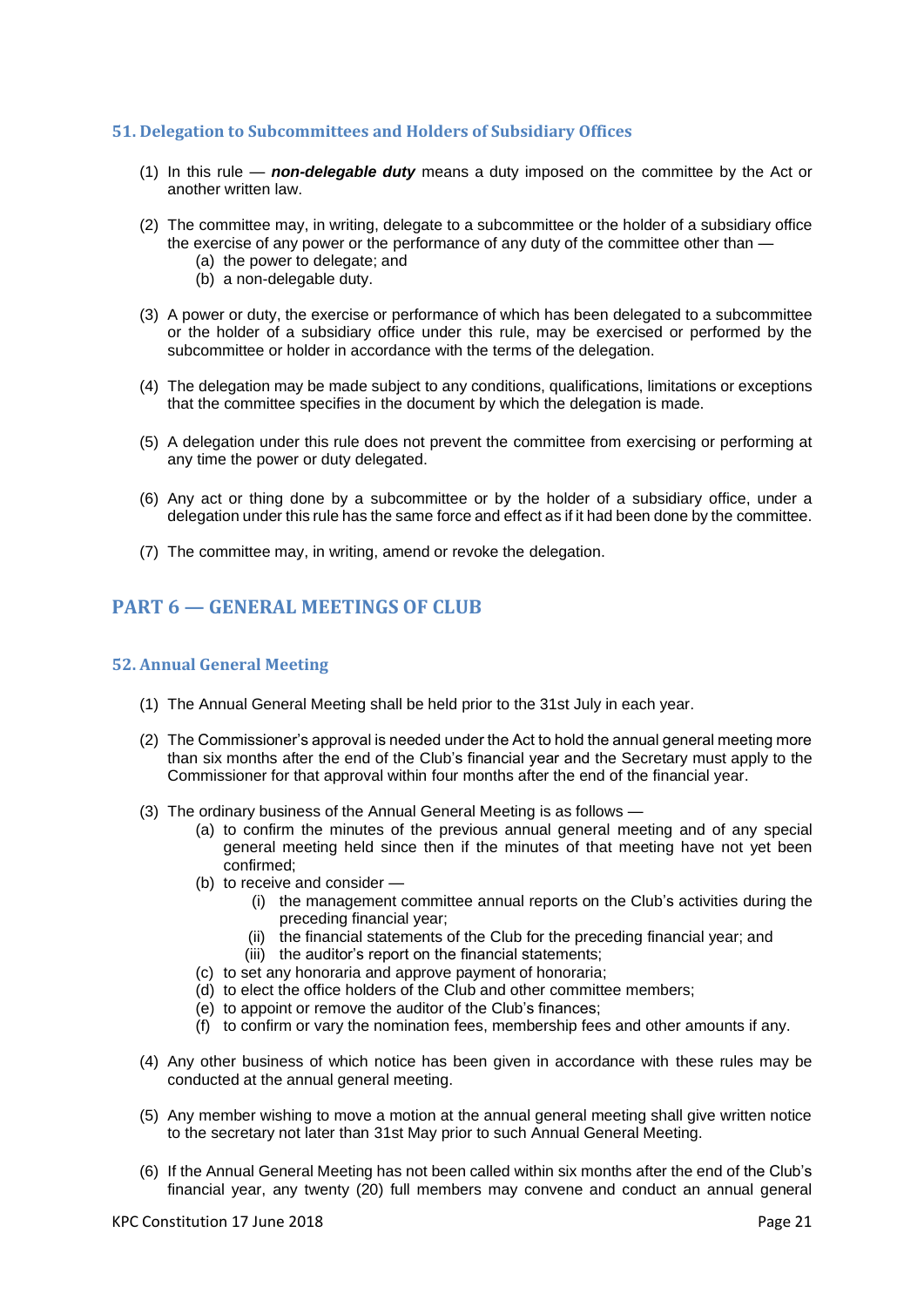meeting, provided such a meeting is convened and conducted in all other aspects in accordance with this constitution.

- (7) The Agenda for the conduct of the Annual General Meeting shall be:
	- (a) Opening of Meeting
	- (b) Apologies
	- (c) Minutes of previous Annual General Meeting
	- (d) President's Report
	- (e) Treasurer's Financial report
	- (f) Other Reports
	- (g) Motions and Special Resolutions on Notice
	- (h) Determination of all Annual Fees and Honoraria
	- (i) General Business
	- (j) Declare all offices vacant
	- (k) Election of officers
	- (l) Appointment of auditor
	- (m) Close of meeting.

#### <span id="page-21-0"></span>**53. Special General Meetings**

- (1) The committee may at any time for any special purpose convene a Special General Meeting of the Club.
- (2) The committee must convene a special general meeting if at least 20% of the members require a special general meeting to be convened.
- (3) The members requiring a Special General Meeting to be convened must
	- (a) make the requirement by written notice given to the secretary; and
	- (b) state in the notice the business to be considered at the meeting; and
	- (c) each sign the notice.
- (4) The Special General Meeting must be convened within 28 days after notice is given under subrule (3)(a).
- <span id="page-21-2"></span>(5) If the committee does not convene a special general meeting within that 28 day period, at least 10 of the members making the requirement may convene the Special General Meeting
- (6) A Special General Meeting convened by members under subrule (5)
	- (a) must be held within three months after the date the original requirement was made;
	- (b) may only consider the business stated in the notice by which the requirement was made.
- (7) The Agenda for the conduct of a Special General Meeting shall be:
	- (a) Opening of Meeting
	- (b) Apologies
	- (c) Special Business
	- (d) Close Meeting.
- (8) A copy of the minutes of all Special General Meetings shall be sent to all members within 28 days of the completion of such meeting.

## <span id="page-21-1"></span>**54. Notice of General Meetings**

- (1) The Secretary or, in the case of a Special General Meeting convened under rule [53](#page-21-0)[\(5\),](#page-21-2) the members convening the meeting, must give to each member —
	- (a) at least 21 days' notice of a general meeting if a Special Resolution is to be proposed at the meeting; or
	- (b) at least 14 days' notice of a general meeting in any other case.
- (2) The notice must
	- (a) specify the date, time and place of the meeting; and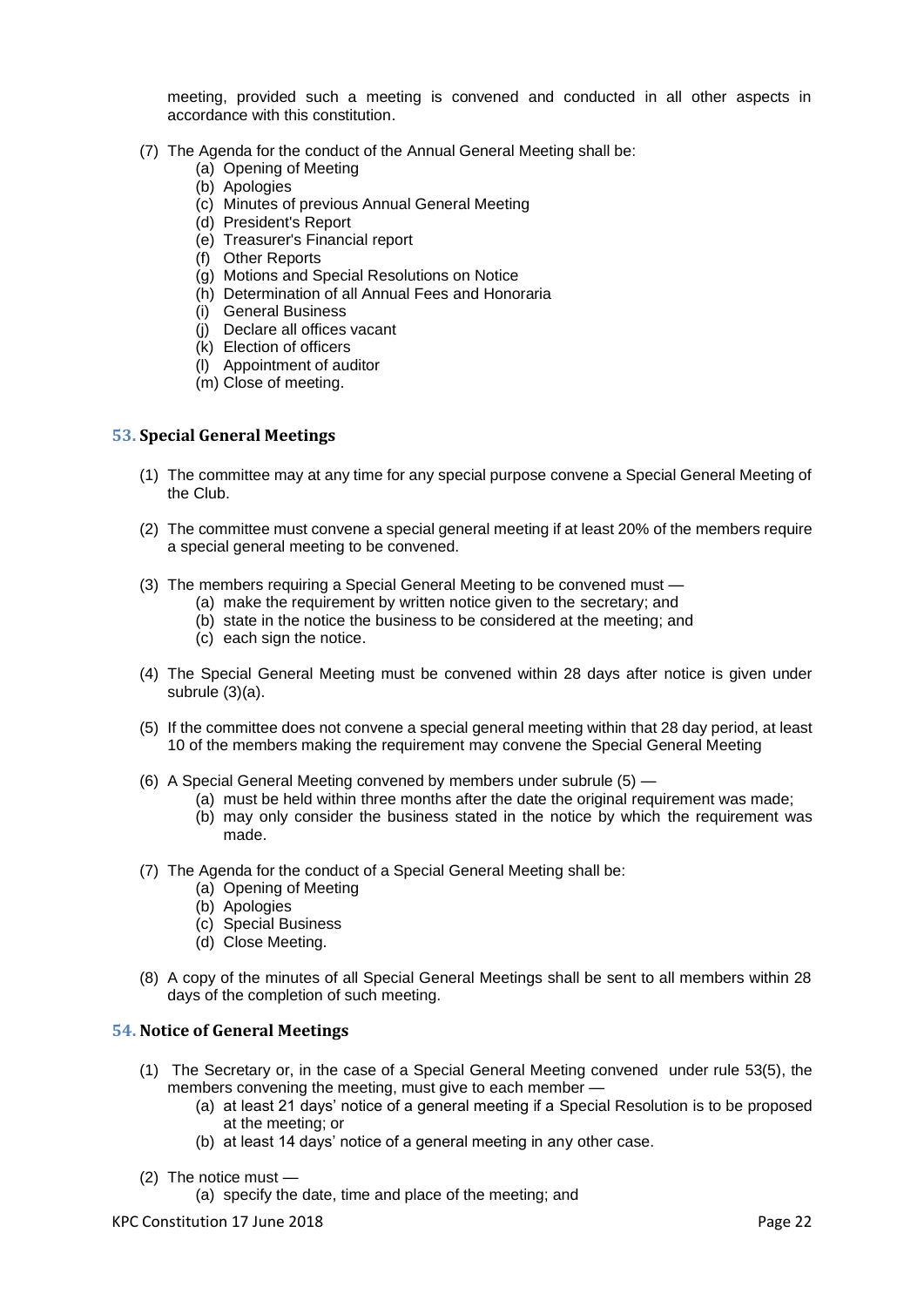- (b) indicate the general nature of each item of business to be considered at the meeting; and
- (c) if a Special Resolution is proposed
	- (i) set out the wording of the proposed resolution;
	- (ii) state that the resolution is intended to be proposed as a Special Resolution.

#### <span id="page-22-0"></span>**55. Presiding Member and Quorum for General Meetings**

- (1) The President or, in the President's absence, the Vice President must preside as chairperson of each general meeting.
- (2) If the President and Vice President are absent or are unwilling to act as chairperson of a general meeting, the committee members at the meeting must choose one of them to act as chairperson of the meeting.
- (3) At an Annual General Meeting or Special General Meeting called for by the committee, not less than twenty (20) financial members of the Club inclusive of two of the Executive Officers of the Club shall form a quorum
- (4) At a Special General Meeting convened by the members under Rule 54(5), not less than twenty (20) financial members shall form a quorum.
- (5) No business is to be conducted at a general meeting unless a quorum is present.
- (6) If a quorum is not present within 30 minutes after the notified commencement time of a general meeting —
	- (a) in the case of a Special General Meeting the meeting lapses; or
	- (b) in the case of the Annual General Meeting the meeting is adjourned to
		- (i) the same time and day in the following week; and
			- (ii) the same place, unless the chairperson specifies another place at the time of the adjournment or written notice of another place is given to the members before the day to which the meeting is adjourned.

#### <span id="page-22-1"></span>**56. Adjournment of General Meeting**

- (1) The chairperson of a general meeting at which a quorum is present may, with the consent of a majority of the ordinary members present at the meeting, adjourn the meeting to another time at the same place or at another place.
- (2) Without limiting subrule (1), a meeting may be adjourned
	- (a) if there is insufficient time to deal with the business at hand; or
	- (b) to give the members more time to consider an item of business.
- (3) No business may be conducted on the resumption of an adjourned meeting other than the business that remained unfinished when the meeting was adjourned.
- (4) Notice of the adjournment of a meeting under this rule is not required unless the meeting is adjourned for 14 days or more, in which case notice of the meeting must be given in accordance with rule 54.

#### <span id="page-22-2"></span>**57. Voting at General Meetings**

- (1) Each member present at an Annual General Meeting and or a Special General Meeting and eligible to vote as stated in rule 10 has one vote on any question arising at the meeting.
- (2) Unless otherwise stated in this Constitution a motion is carried if a majority of members present vote in favour of the motion.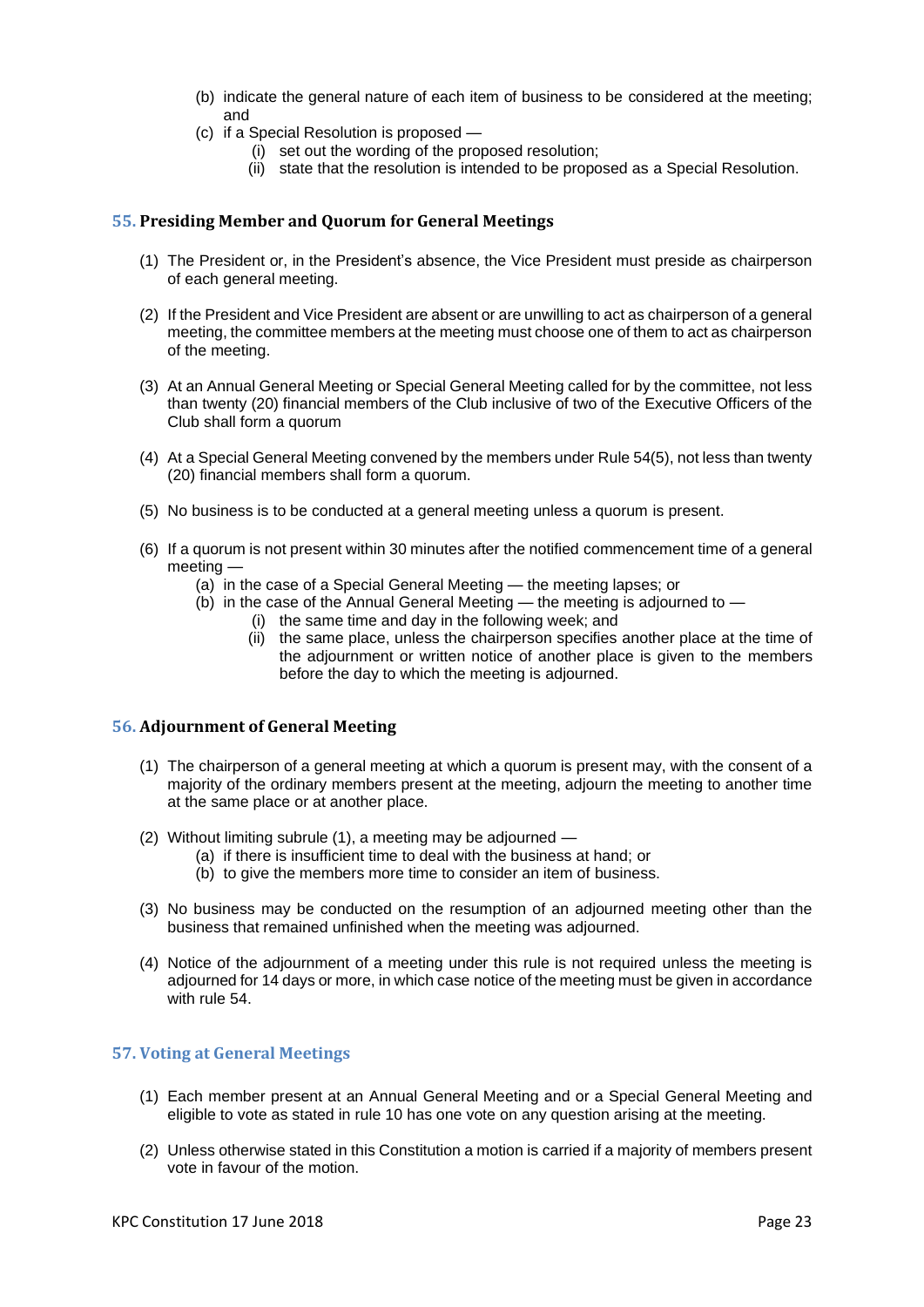- (3) If the votes are divided equally on a question, the chairperson of the meeting has a second or casting vote and shall maintain the status quo.
- (4) Any member of the Club who is unfinancial shall not be eligible to vote.
- (5) All elections of officers of the Club shall be by secret ballot except in the case of a single nomination.
- (6) A member may give written instruction to the Secretary to cast a proxy vote on behalf for or against any motion on notice.
- (7) Associate Members and social Members shall not be eligible to vote at any meeting of the Club nor hold any position on any Club committee through election. The Committee may from time to time appoint Associate or Social Members to a position but only on an honorary or advisory capacity.

#### <span id="page-23-0"></span>**58. Minutes of General Meetings**

.

- (1) The Secretary, or a person authorised by the committee from time to time, must take and keep minutes of each general meeting.
- (2) The minutes must record the business considered at the meeting, any resolution on which a vote is taken and the result of the vote.
- (3) In addition, the minutes of each annual general meeting must record
	- (a) the names of the members attending the meeting;
	- (b) the financial statements presented at the meeting, and
	- (c) any report of the review or auditor's report on the financial statements presented at the meeting.
- (4) The minutes of a general meeting must be issued within 30 days after the meeting is held.
- (5) The chairperson must ensure that the minutes of a general meeting are reviewed and signed as correct by —
	- (a) the chairperson of the meeting; or
	- (b) the chairperson of the next general meeting.
- (6) When the minutes of a general meeting have been signed as correct they are, in the absence of evidence to the contrary, taken to be proof that —
	- (a) the meeting to which the minutes relate was duly convened and held; and
	- (b) the matters recorded as having taken place at the meeting took place as recorded; and
	- (c) any election or appointment purportedly made at the meeting was validly made.

## <span id="page-23-1"></span>**PART 7 — FINANCIAL MATTERS**

#### <span id="page-23-2"></span>**59. Control of Funds**

- (1) The Club shall hold one or more accounts in the name of the Club with a bank or a financial institution approved by the Committee from which all expenditure of the Club is made and into which all funds received by the Club are deposited.
- (2) Subject to any restrictions imposed at a general meeting, the committee may approve expenditure on behalf of the Club.
- (3) The committee may authorise the Treasurer to expend funds on behalf of the Club up to a specified limit without requiring prior approval from the committee for each item on which the funds are expended.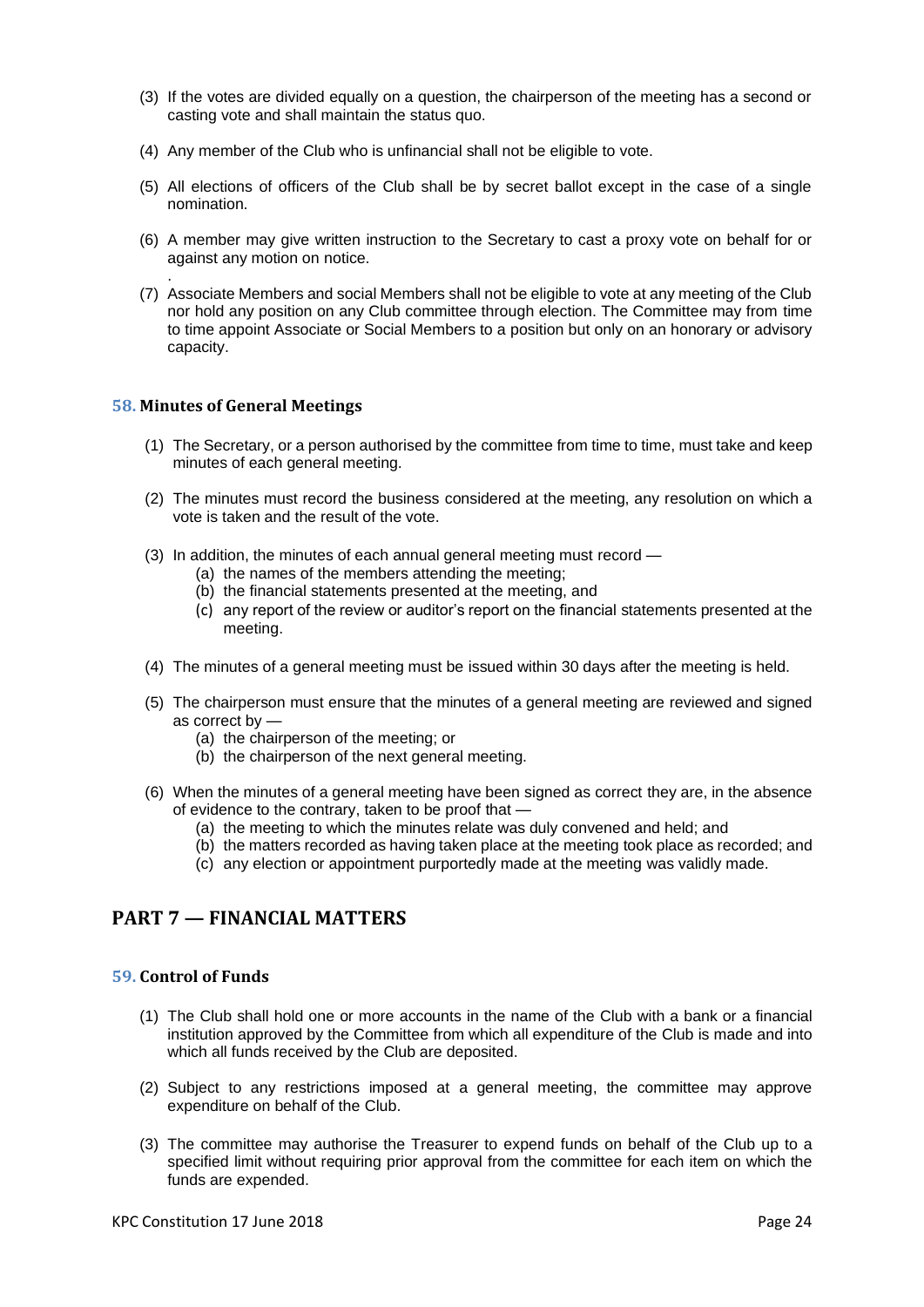- (4) The Officers of the Club, namely, the President, Secretary and Treasurer shall be the official financial signatories of the Club subject to approval at the Annual General Meeting of the Club.
- (5) Payment of all accounts authorised for payment by the Committee shall be made with authorisation by any two of the approved signatories of the Club, namely, President, Secretary or Treasurer. When two signatories are domiciled together only one of those signatories are approved to sign.
- (6) All funds of the Club must be deposited into the Club's account within 14 working days after their receipt.
- (7) Funds surplus to immediate requirements may, on approval by the committee, be invested in interest bearing term deposits with an approved bank or financial institution.
- (8) Financial Audit.
	- (a) At least once every year and prior to the Annual General Meeting the Club accounts shall be audited by an approved auditor, or firm of auditors, appointed by the members at the Annual General Meeting. The auditor shall not be a member of the Committee nor the spouse of any Committee member.
	- (b) The auditors shall satisfy themselves that the balance sheet and all accounts presented annually by the Treasurer are a true and correct record of the Club's financial activities and position.
	- (c) The auditor shall conduct financial investigations as and when so directed by the **Committee.**

#### <span id="page-24-0"></span>**60. Financial Records**

- (1) The Club must keep financial records that
	- (a) correctly record and explain its financial transactions, financial position, property assets, liabilities and performance; and
	- (b) enable financial statements to be prepared.
- (2) The Treasurer shall prepare a monthly financial statement to be presented to each Committee Meeting, such statement to be certified by the Treasurer and after acceptance by the meeting a copy to be held by the Secretary.
- (3) The Treasurer shall prepare and certify an income and expenditure account for each year ending 31st May and a balance sheet as at that date and shall present such income and expenditure account and balance sheet together with the Club auditor's certification and report for such accounts at the next Annual General Meeting.
- (4) Further to Rule 15(1) the Treasurer shall maintain a Register by name of all financial members and is responsible for the collection of all subscriptions, fees and/or levies. The Treasurer shall report any defaulting member to the Committee each month when applicable.
- (5) The Club must retain the financial records for at least seven years after the transactions covered by the records are completed.

#### <span id="page-24-1"></span>**61. Financial Year**

The financial year of the Club shall commence on the 1st of June each year and end on 31st of May each following year.

#### <span id="page-24-2"></span>**62. Honorarium**

- (1) Any Honoraria for the next 12 month period shall be set at the annual general meeting.
- (2) Payment of the honoraria for the just completed 12 month period shall be confirmed by the annual general meeting taking into consideration the recommendation of the committee.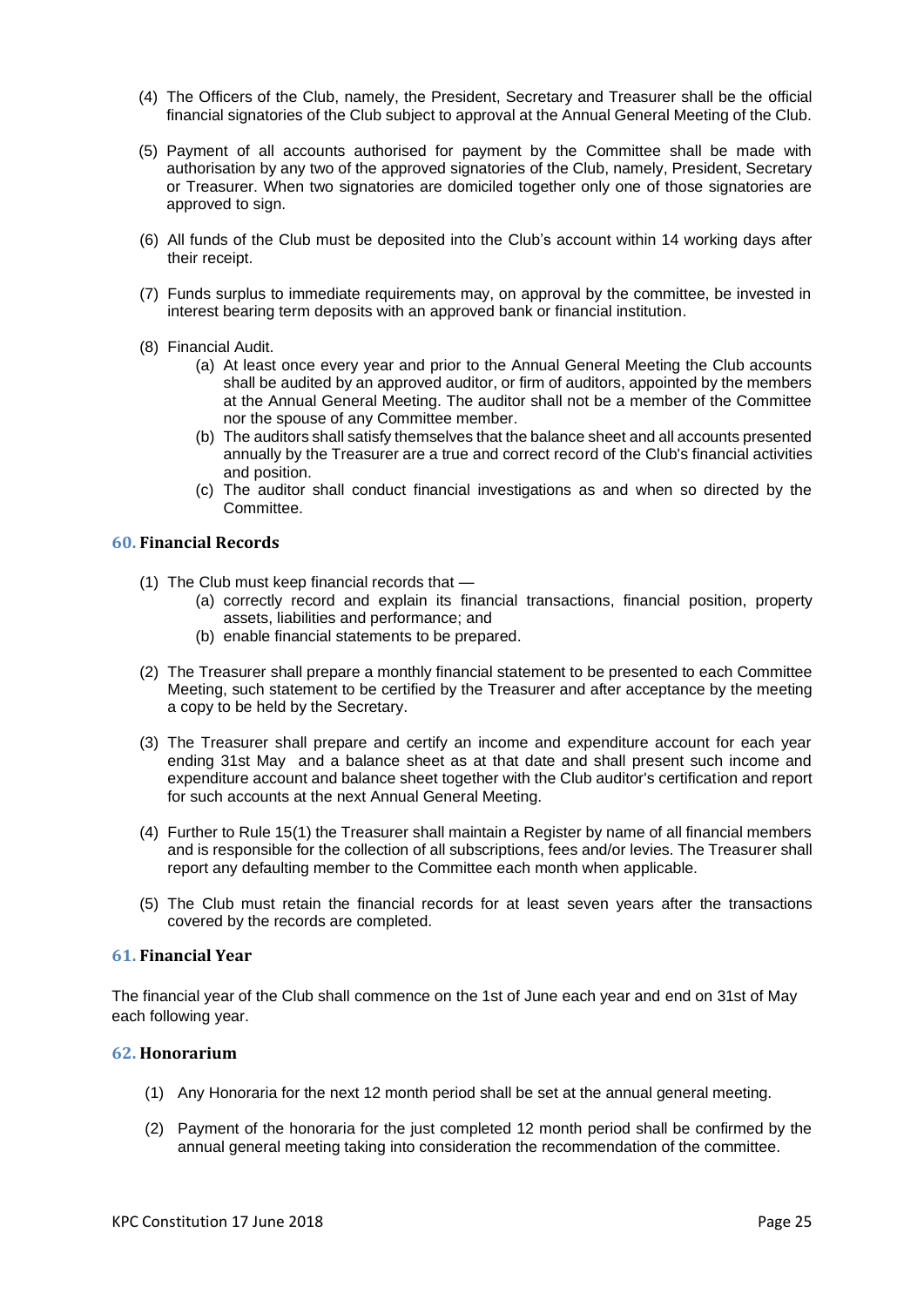#### <span id="page-25-0"></span>**63. Levies**

- (1) The Club in a general meeting may authorise the imposition of per capita levies on all members.
- (2) The motion to authorise the levy shall state the purpose and the due date for payment.
- (3) If a levy is unpaid after 28 days from the due date, the committee may declare any defaulting member suspended until the levy is paid.
- (4) If the levy remains unpaid for 60 days from the due date the defaulter shall cease to be a member.

## <span id="page-25-1"></span>**PART 8 — GENERAL MATTERS**

#### <span id="page-25-2"></span>**64. Pistol Licences**

The procurement and licensing of pistols and revolvers by members to fulfil the objects of the Club shall be carried out in accordance with the WA Police and WAPA Regulations.

#### <span id="page-25-3"></span>**65. Competition**

- (1) The Committee shall be responsible for the planning and conduct of match competitions for the Club.
- (2) There shall be at least one Club Competition shooting match each month except where otherwise authorised by the Committee for the Annual Christmas holiday period.
- (3) The competition match and other matches shall be conducted in accordance with this Constitution and WAPA and Club By-Laws and Regulations.
- (4) Only financial members shall be eligible for trophies at a Club Championship match.
- (5) Only financial members of the Club shall be eligible to compete for the Club in WAPA sanctioned matches.

#### <span id="page-25-4"></span>**66. Alcohol and Drugs**

- (1) No person whether a member of the Club or not shall:
	- (a) consume intoxicating liquor on Club premises or environs unless permission has been granted by the Committee or an Officer authorised by the Committee.
	- (b) consume intoxicating liquor on a shooting range whilst shooting activities are in progress.
	- (c) consume intoxicating liquor at Open, Invitation, Club, or social shoot unless permission has been granted by the Committee and then only in areas approved and designated by the Committee.
	- (d) be admitted to any range whilst a shoot is in progress or be allowed to handle or use any firearms if the person be deemed to be under the influence of liquor, and/or drugs.
	- (e) be in possession of or consume prohibited drugs on Club Premises under any circumstances.
- (2) Any member of the Club Committee may deem a person to be under the influence of liquor or drugs for the purpose of subrule (1).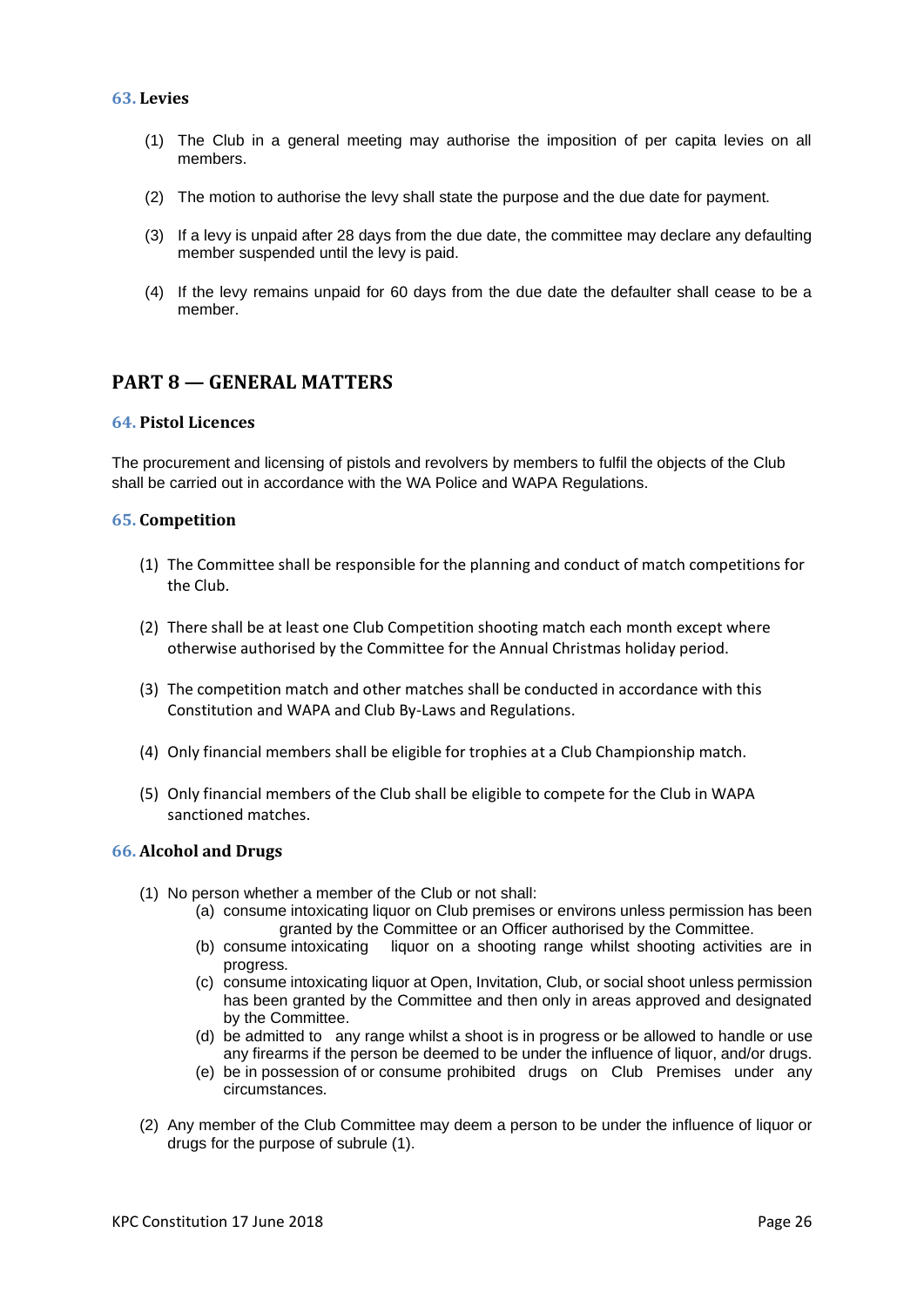## <span id="page-26-0"></span>**67. Supply of Liquor - Liquor Act to be Observed**

(1) The Club shall be open for the sale of liquor during such hours as the Committee shall from time to time determine and as permitted under the Liquor Licensing Act.

#### <span id="page-26-1"></span>**68. Affiliation with WAPA**

- (1) On behalf of the Club the Committee will make application for affiliation with the WAPA and maintain the said affiliation during the life of the Club.
- (2) The Committee shall:
	- (a) Elect Club representatives to attend the Annual General Meeting, Extraordinary General Meetings, Special General Meetings and or committee meetings of the WAPA.
	- (b) Invite representatives of WAPA to attend any meeting or competition conducted by the Club.
- (3) The Secretary shall at the prescribed time stated by the WAPA forward to the WAPA Secretary a copy of the Club Register of Members together with the capitation fees payable in respect of all current members.

## <span id="page-26-2"></span>**69. Rules and By-Laws**

- (1) The Committee may, from time to time, make, amend or revoke Rules and By-laws for the Club relating to the conduct of shooting and the behaviour of the members.
- (2) A Rule or By-law is of no effect to the extent that it is inconsistent with the Act or this Constitution.
- (3) The Secretary shall ensure that copies of the Rules and By-Laws are readily available for inspection by members and further that one current copy of the Rules and By-Laws shall at all times be displayed inside the Club premises in a place available for inspection by members and visitors.

#### <span id="page-26-3"></span>**70. Executing Documents, Common Seal and Trustees**

- (1) The President and Secretary shall ex-officio be Trustees of the Club and all property of the Club shall be vested in the Trustees and in trust for and on behalf of the members for the time being.
- (2) The Club shall procure and maintain a common seal
	- (a) the name of the Club must appear in legible characters on the common seal; and
	- (b) a document may only be sealed with the Common Seal by the authority of the Committee; and
	- (c) the document must be signed and dated by the Secretary and co-signed by the President or Vice President.
- (3) The Secretary must make a written record of each use of the Common seal.
- (4) The Common seal must be kept in the custody of the Secretary.

#### <span id="page-26-4"></span>**71. Giving Notice to Members**

- (1) In this rule recorded *means* recorded in the register of members.
- (2) A notice or other document that is to be given to a member under this constitution is taken not to have been given to the member unless it is in writing and —
	- (a) delivered by hand to the recorded address of the member; or
	- (b) sent by prepaid post to the recorded postal address of the member; or
	- (c) sent by facsimile or electronic transmission to an appropriate recorded number or recorded electronic address of the member.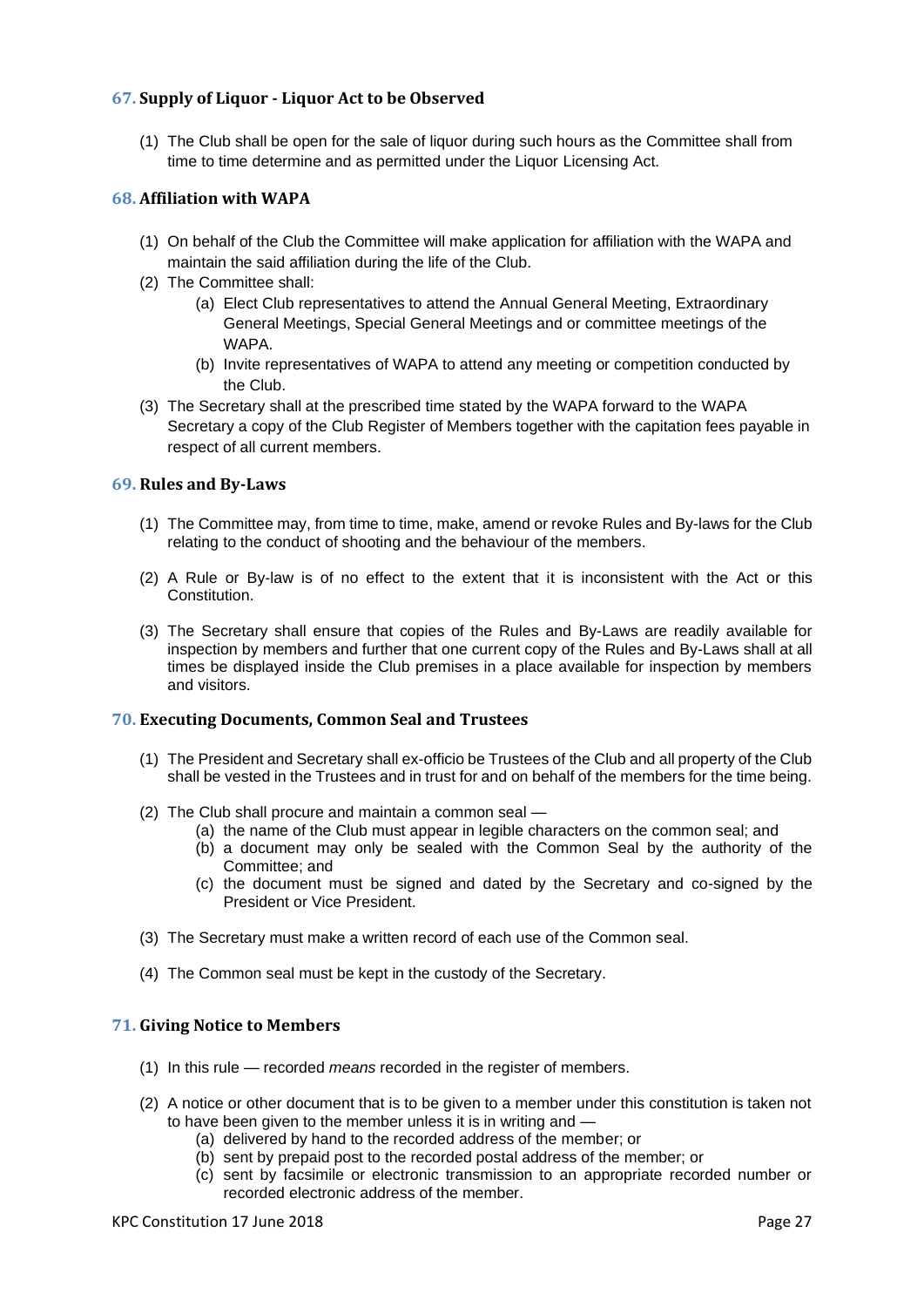(3) A notice delivered by prepaid post shall be deemed to have been served five days following the day of posting.

#### <span id="page-27-0"></span>**72. Custody of Books and Securities**

- (1) Subject to subrule (2), the Secretary must keep in his or her custody or under his or her control the books and any securities of the Club.
- (2) The Treasurer must keep in his or her custody or under his or her control the financial records and, as applicable, the financial statements or financial reports of the Club.
- (3) Sub rules (1) and (2) have effect except as otherwise decided by the committee.
- (4) The books of the Club must be retained for at least seven years.

#### <span id="page-27-1"></span>**73. Record of Office Holders**

The Secretary must keep in his or her custody or under his or her control the record of Committee members and other persons authorised to act on behalf of the Club.

#### <span id="page-27-2"></span>**74. Inspection of Records and Documents**

- (1) Subrule (2) applies to a member who wants to inspect
	- (a) the register of members; or
	- (b) the record of the names and addresses of committee; or
	- (c) any other record or document of the Club.
- (2) The member must contact the secretary to make the necessary arrangements for the inspection.
- (3) The inspection must be free of charge.
- (4) If the member wants to inspect a document that records the minutes of a committee meeting, the right to inspect that document is subject to any decision the committee has made about minutes of committee meetings generally, or the minutes of a specific committee meeting, being available for inspection by members.
- (5) The member may make a copy of or take an extract from a record or document referred to in subrule (1) but does not have a right to remove the record or document for that purpose.
- (6) The member must not use or disclose information in a record or document referred to in subrule (1) except for a purpose —
	- (a) that is directly connected with the affairs of the Club; or
	- (b) that is related to complying with a requirement of the Act.

#### <span id="page-27-3"></span>**75. Winding up the Club**

- (1) In this rule —*surplus property*, in relation to the Club, means property remaining after satisfaction of :
	- (a) the debts and liabilities of the Club; and
	- (b) the costs, charges and expenses of winding up or cancelling the incorporation of the Club

but does not include books relating to the management of the Club.

(2) A notice of motion to dissolve the Club may be presented on the agenda of an Annual General Meeting or a Special General Meeting called for that specific purpose.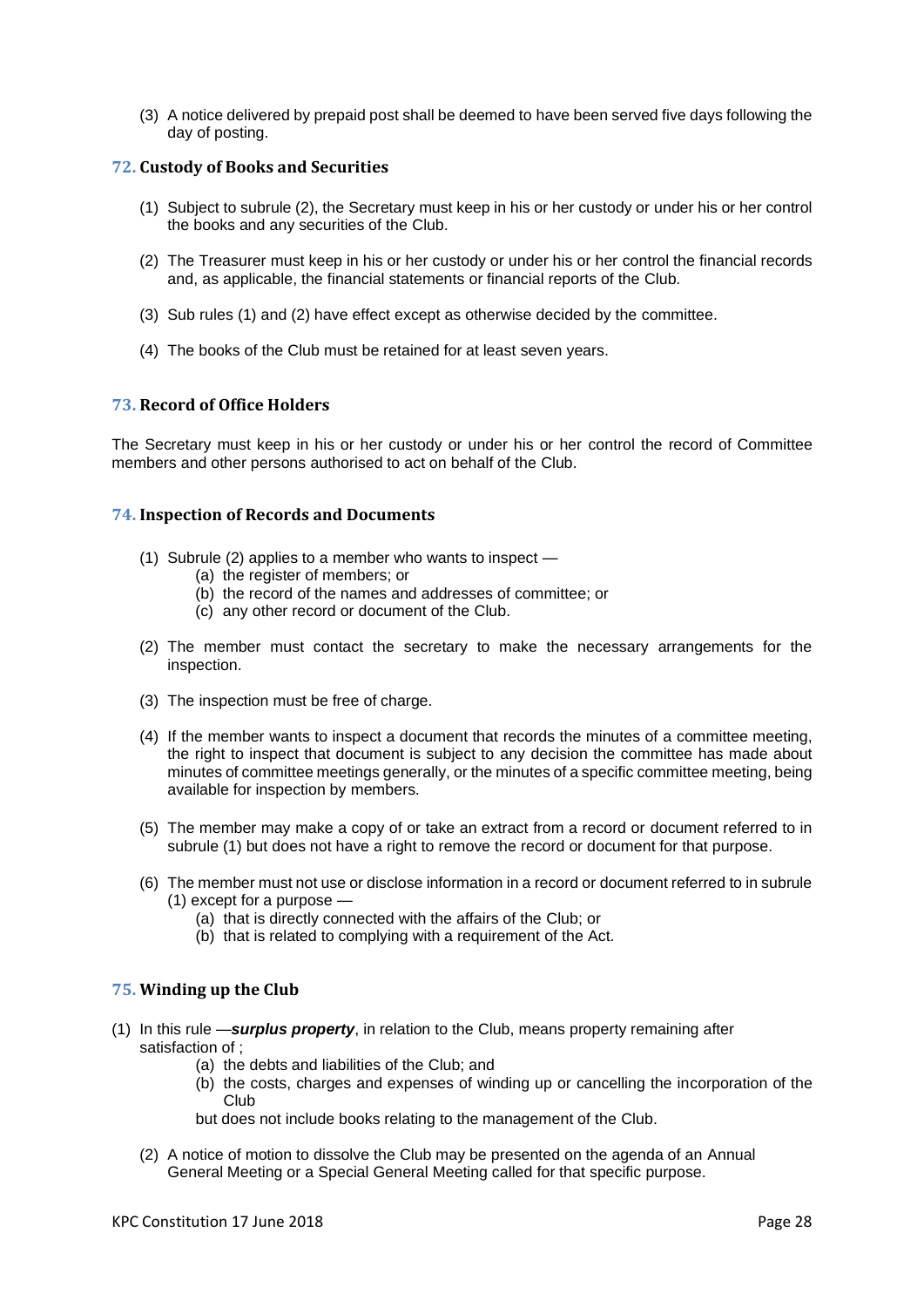- (3) For any such Special Resolution to be accepted there must be a 75% majority of votes cast in the affirmative by the members present and entitled to vote.
- (4) In the event of the resolution being confirmed by a 75% majority of the votes cast, the committee shall, at such date as was specified in The Notice of the Resolution to Members, commence the total realisation of all of the property and assets of the Club.
- (5) If upon the dissolution and winding up of the Club and the satisfaction of all of its debts and liabilities there remains any surplus property or funds whatsoever it shall not be disposed of by payment or distribution among members.
- (6) All surplus property or funds remaining shall be given or transferred to the WAPA for its use in accordance with its Constitution as it may deem fit'

#### <span id="page-28-0"></span>**76. Interpretation of the Constitution**

- (1) The Committee shall decide all questions as to the interpretation of the Constitution and such decision or decisions shall be binding until the next Annual General Meeting or at a special General Meeting called for such purpose. Such decision or decisions made by the Committee may be varied, but only by a majority of two thirds of the votes cast by the members present at the meeting.
- (2) In this Constitution masculine includes feminine, "in writing" or "written" means and includes print and/or other means of representing or reproducing words in visible form. Words importing singular include the plural and words importing plural include the singular where the context permits.

#### <span id="page-28-1"></span>**77. Matters Not Covered in This Constitution**

Where any subject or dispute or matter not covered by this Constitution shall be brought before the Club the Committee shall have the power to adjudicate on the matter or make a decision or ruling thereon and such decision, adjudication or ruling shall be binding until the next Annual General Meeting or until dealt with at a Special General Meeting specifically called to consider such decision, adjudication or ruling.

#### <span id="page-28-2"></span>**78. Alteration of Constitution**

- (1) If the Club wants to alter or rescind this Constitution, the Club may do so only by Special Resolution and by otherwise complying with the Act.
- (2) For any such Special Resolution to be accepted there must be a 75% majority of votes cast in the affirmative by the members present and entitled to vote.
- (3) Amendments to the Constitution do not take effect until required documents are lodged with the Commissioner.
- (4) The required documents must be lodged within one month after the Special Resolution is passed.

## <span id="page-28-3"></span>**79. Adoption**

This Constitution was rewritten to comply with the Act in the form of the Department of Commerce model rules and adopted by Special Resolution at the Special General Meeting of the Kalamunda Pistol Club Incorporated at the Club Premises, 155 Lawnbrook Road West, on 17<sup>TH</sup> June 2018.